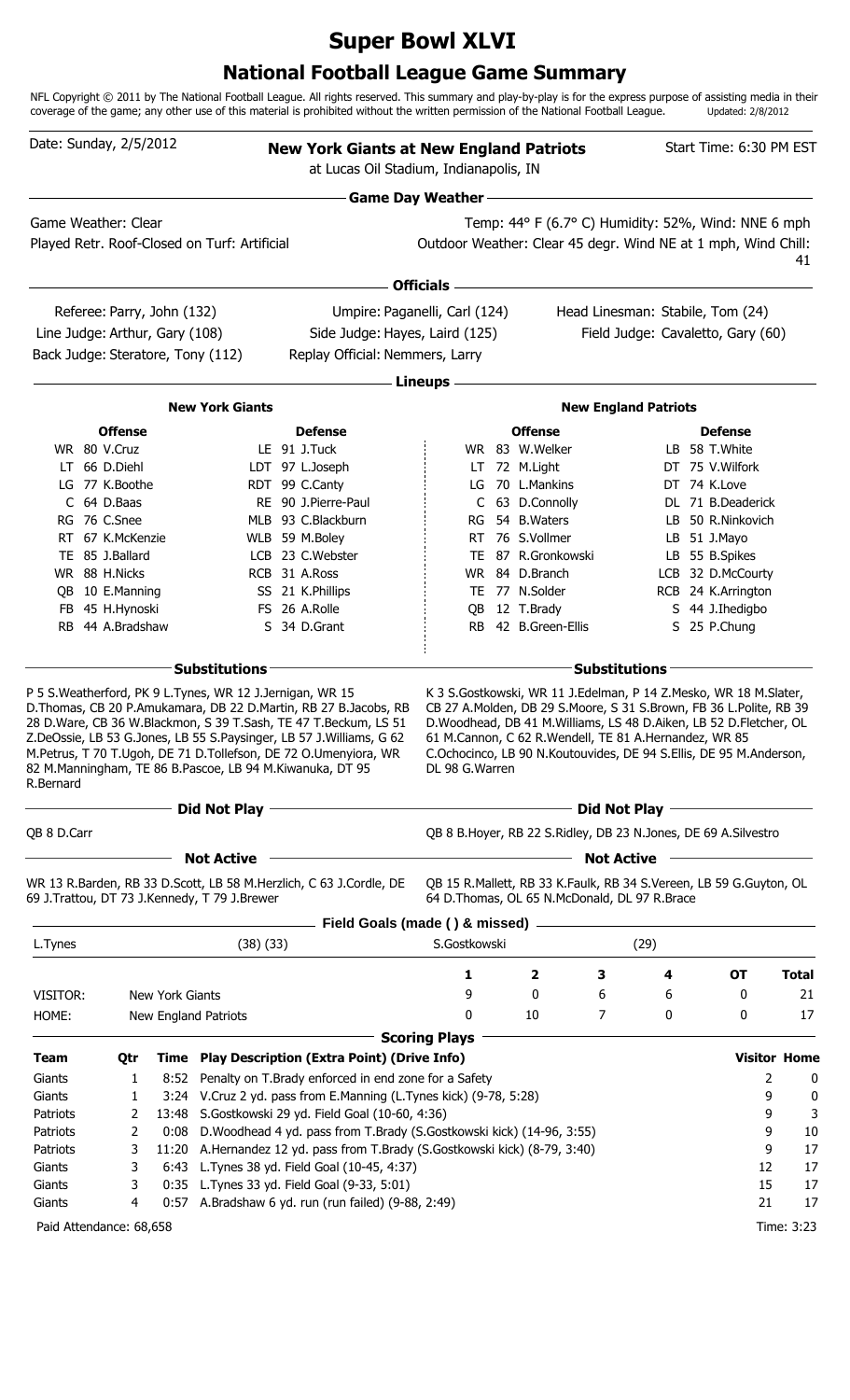### **New York Giants vs New England Patriots 2/5/2012 at Lucas Oil Stadium**

# **Final Individual Statistics**

|                             |            | <b>New York Giants</b> |                  |              |                     |             |                | <b>New England Patriots</b> |                                       |                |     |               |                |              |                   |                |                  |  |
|-----------------------------|------------|------------------------|------------------|--------------|---------------------|-------------|----------------|-----------------------------|---------------------------------------|----------------|-----|---------------|----------------|--------------|-------------------|----------------|------------------|--|
| <b>RUSHING</b>              |            |                        | <b>ATT</b>       | <b>YDS</b>   | <b>AVG</b>          | LG          | <b>TD</b>      |                             | <b>RUSHING</b>                        |                |     |               | <b>ATT</b>     | YDS AVG      |                   | LG             | <b>TD</b>        |  |
| A.Bradshaw                  |            |                        | 17               | 72           | 4.2                 | 24          | 1              |                             | <b>B.Green-Ellis</b>                  |                |     |               | 10             | 44           | 4.4               | 17             | 0                |  |
| <b>B.Jacobs</b>             |            |                        | 9                | 37           | 4.1                 | 11          | 0              | W.Welker                    |                                       |                |     |               | 2              | 21           | 10.5              | 11             | 0                |  |
| D.Ware                      |            |                        | 1                | 6            | 6.0                 | 6           | 0              |                             | D.Woodhead                            |                |     |               | 7              | 18           | 2.6               | 6              | 0                |  |
| E.Manning                   |            |                        | 1                | -1           | $-1.0$              | $-1$        | 0              |                             |                                       |                |     |               |                |              |                   |                |                  |  |
| <b>Total</b>                |            |                        | 28               | 114          | 4.1                 | 24          | 1              | Total                       |                                       |                |     |               | 19             | 83           | 4.4               | 17             | 0                |  |
| <b>PASSING</b>              | <b>ATT</b> | <b>CMP</b>             |                  | YDS SK/YD TD |                     | LG IN       | <b>RT</b>      | <b>PASSING</b>              |                                       |                | ATT | <b>CMP</b>    |                | YDS SK/YD TD |                   | LG IN          | <b>RT</b>        |  |
| E.Manning                   | 40         | 30                     | 296              | 3/14         | 38<br>1             |             | 0 103.8        | T.Brady                     |                                       |                | 41  | 27            | 276            | 2/10         | 2                 | 21<br>1        | 91.1             |  |
| <b>Total</b>                | 40         | 30                     | 296              | 3/14         | 38<br>1             |             | 0 103.8        | Total                       |                                       |                | 41  | 27            | 276            | 2/10         | $\overline{2}$    | 21<br>1        | 91.1             |  |
| <b>PASS RECEIVING</b>       |            | <b>TAR</b>             | <b>REC</b>       | YDS AVG      |                     | LG          | <b>TD</b>      |                             | <b>PASS RECEIVING</b>                 |                |     |               | <b>TAR REC</b> | YDS AVG      |                   | LG             | <b>TD</b>        |  |
| H.Nicks                     |            | 13                     | 10               | 109          | 10.9                | 19          | 0              |                             | A.Hernandez                           |                |     | 14            | 8              | 67           | 8.4               | 12             | $\mathbf{1}$     |  |
| M.Manningham                |            | 9                      | 5                | 73           | 14.6                | 38          | 0              | W.Welker                    |                                       |                |     | 8             | 7              | 60           | 8.6               | 19             | 0                |  |
| <b>B.Pascoe</b>             |            | 4                      | 4                | 33           | 8.3                 | 12          | 0              |                             | D.Woodhead                            |                |     | 4             | 4              | 42           | 10.5              | 19             | 1                |  |
| V.Cruz                      |            | 4                      | 4                | 25           | 6.3                 | 8           | 1              | D.Branch                    |                                       |                |     | 6             | 3              | 45           | 15.0              | 19             | 0                |  |
| A.Bradshaw                  |            | 3                      | 2                | 19           | 9.5                 | 11          | 0              |                             | R.Gronkowski                          |                |     | 3             | 2              | 26           | 13.0              | 20             | $\pmb{0}$        |  |
| H.Hynoski                   |            | $\overline{2}$         | 2                | 19           | 9.5                 | 13          | 0              |                             | <b>B.Green-Ellis</b>                  |                |     | 3             | 2              | 15           | 7.5               | 8              | 0                |  |
| J.Ballard                   |            | 3                      | 2                | 10           | 5.0                 | 9           | 0              |                             | C.Ochocinco                           |                |     | $\mathbf{1}$  | 1              | 21           | 21.0              | 21             | 0                |  |
| D.Ware                      |            | 1                      | 1                | 8            | 8.0                 | 8           | 0              |                             |                                       |                |     |               |                |              |                   |                |                  |  |
| <b>B.Jacobs</b>             |            | 1                      | 0                | 0            | 0.0                 | 0           | 0              |                             |                                       |                |     |               |                |              |                   |                |                  |  |
| <b>Total</b>                |            | 40                     | 30               | 296          | 9.9                 | 38          | 1              | <b>Total</b>                |                                       |                |     | 39            | 27             | 276          | 10.2              | 21             | 2                |  |
| <b>INTERCEPTIONS</b>        |            |                        | <b>NO</b>        | <b>YDS</b>   | <b>AVG</b>          | LG          | TD             |                             | <b>INTERCEPTIONS</b>                  |                |     |               | <b>NO</b>      | <b>YDS</b>   | <b>AVG</b>        | LG             | <b>TD</b>        |  |
| C.Blackburn                 |            |                        | 1                | 0            | 0.0                 | $\mathbf 0$ | $\mathbf 0$    |                             |                                       |                |     |               |                |              |                   |                |                  |  |
| <b>Total</b>                |            |                        | 1                | 0            | 0.0                 | 0           | 0              | <b>Total</b>                |                                       |                |     |               | 0              | 0            | 0                 | 0              | 0                |  |
| <b>PUNTING</b>              |            | <b>NO YDS</b>          | <b>AVG</b>       | <b>NET</b>   | <b>TB IN20</b>      |             | LG             |                             | <b>PUNTING</b>                        |                |     | <b>NO YDS</b> | <b>AVG</b>     | <b>NET</b>   |                   | <b>TB IN20</b> | LG               |  |
| S.Weatherford               | 4          | 163                    | 40.8             | 35.8         | 1                   | 3           | 51             | Z.Mesko                     |                                       |                | 3   | 123           | 41.0           | 37.7         | $\bf{0}$          | $\mathbf{1}$   | 48               |  |
| Total                       | 4          | 163                    | 40.8             | 35.8         | 1                   | 3           | 51             | <b>Total</b>                |                                       |                | 3   | 123           | 41.0           | 37.7         | 0                 | 1              | 48               |  |
| <b>PUNT RETURNS</b>         |            | <b>NO</b>              | <b>YDS</b>       | <b>AVG</b>   | <b>FC</b>           | LG          | <b>TD</b>      |                             | <b>PUNT RETURNS</b>                   |                |     | <b>NO</b>     | <b>YDS</b>     | <b>AVG</b>   | <b>FC</b>         | LG             | <b>TD</b>        |  |
| W.Blackmon                  |            | 1                      | 10               | 10.0         | $\overline{2}$      | 10          | 0              | W.Welker                    |                                       |                |     | 0             | 0              | 0.0          | 1                 | $\mathbf 0$    | $\boldsymbol{0}$ |  |
|                             |            |                        |                  |              |                     |             |                |                             | [DOWNED]                              |                |     | 1             | 0              | 0.0          | $\mathbf 0$       | 0              | 0                |  |
|                             |            |                        |                  |              |                     |             |                |                             | [OUT OF BOUNDS]                       |                |     | 1             | 0              | 0.0          | 0                 | 0              | $\boldsymbol{0}$ |  |
|                             |            |                        |                  |              |                     |             |                |                             | [TOUCHBACK]                           |                |     | 1             | 0              | 0.0          | 0                 | 0              | $\boldsymbol{0}$ |  |
| <b>Total</b>                |            | $\mathbf{1}$           | 10               | 10.0         | 2                   | 10          | 0              | Total                       |                                       |                |     | 0             | 0              | 0.0          | 1                 | $\mathbf 0$    | $\boldsymbol{0}$ |  |
| <b>KICKOFF RETURNS</b>      |            | <b>NO</b>              | <b>YDS</b>       | <b>AVG</b>   | <b>FC</b>           | LG          | TD             |                             | <b>KICKOFF RETURNS</b>                |                |     | <b>NO</b>     | <b>YDS</b>     | <b>AVG</b>   | <b>FC</b>         | LG             | <b>TD</b>        |  |
| J.Jernigan                  |            | 3                      | 71               | 23.7         | $\mathbf 0$         | 34          | $\bf{0}$       |                             | J.Edelman                             |                |     | 3             | 73             | 24.3         | $\mathbf 0$       | 31             | $\boldsymbol{0}$ |  |
| W.Blackmon                  |            | $\mathbf{1}$           | $\overline{4}$   | 4.0          | 0                   | 4           | 0              |                             | [TOUCHBACK]                           |                |     | 2             | 0              | 0.0          | $\mathbf 0$       | $\pmb{0}$      | $\boldsymbol{0}$ |  |
| [TOUCHBACK]                 |            | $\mathbf{1}$           | $\boldsymbol{0}$ | 0.0          | $\mathbf{0}$        | $\mathbf 0$ | $\bf{0}$       |                             |                                       |                |     |               |                |              |                   |                |                  |  |
| <b>Total</b>                |            | 4                      | 75               | 18.8         | 0                   | 34          | $\mathbf 0$    | Total                       |                                       |                |     | 3             | 73             | 24.3         | $\mathbf 0$       | 31             | 0                |  |
| <b>New York Giants</b>      |            |                        |                  |              |                     |             |                |                             |                                       |                |     |               |                |              |                   |                |                  |  |
| <b>FUMBLES</b>              |            |                        |                  |              |                     |             |                |                             | FUM LOST OWN-RECYDS TD FORCED OPP-REC |                |     |               | <b>YD</b>      |              | <b>TD OUT-BDS</b> |                |                  |  |
| A.Bradshaw                  |            |                        |                  |              | $\bf{0}$<br>1       |             | 0              | 0                           | 0                                     | 0              |     | 0             | 0              | $\mathbf 0$  |                   | 0              |                  |  |
| H.Nicks                     |            |                        |                  |              | 0<br>1              |             | 0              | 0                           | 0                                     | 0              |     | 0             | 0              | 0            |                   | 0              |                  |  |
| H.Hynoski                   |            |                        |                  |              | 0<br>0              |             | 1              | 1                           | 0                                     | 0              |     | 0             | 0              | 0            |                   | 0              |                  |  |
| C.Snee                      |            |                        |                  | 0            | 0                   |             | $\mathbf{1}$   | 0                           | 0                                     | 0              |     | 0             | 0              | 0            |                   | 0              |                  |  |
| <b>Total</b>                |            |                        |                  |              | $\overline{2}$<br>0 |             | $\overline{2}$ | $\mathbf{1}$                | 0                                     | 0              |     | $\Omega$      | 0              | 0            |                   | 0              |                  |  |
| <b>New England Patriots</b> |            |                        |                  |              |                     |             |                |                             |                                       |                |     |               |                |              |                   |                |                  |  |
| <b>FUMBLES</b>              |            |                        |                  |              |                     |             |                |                             | FUM LOST OWN-RECYDS TD FORCED OPP-REC |                |     |               | <b>YD</b>      |              | TD OUT-BDS        |                |                  |  |
| J.Mayo                      |            |                        |                  | 0            | 0                   |             | 0              | 0                           | 0                                     | 1              |     | 0             | 0              | $\mathbf{0}$ |                   | 0              |                  |  |
| <b>B.Spikes</b>             |            |                        |                  | 0            | 0                   |             | 0              | 0                           | $\mathbf 0$                           | 1              |     | 0             | 0              | 0            |                   | 0              |                  |  |
| Total                       |            |                        |                  |              | 0<br>0              |             | 0              | 0                           | 0                                     | $\overline{2}$ |     | $\mathbf 0$   | $\mathbf 0$    | 0            |                   | $\bf{0}$       |                  |  |
|                             |            |                        |                  |              |                     |             |                |                             |                                       |                |     |               |                |              |                   |                |                  |  |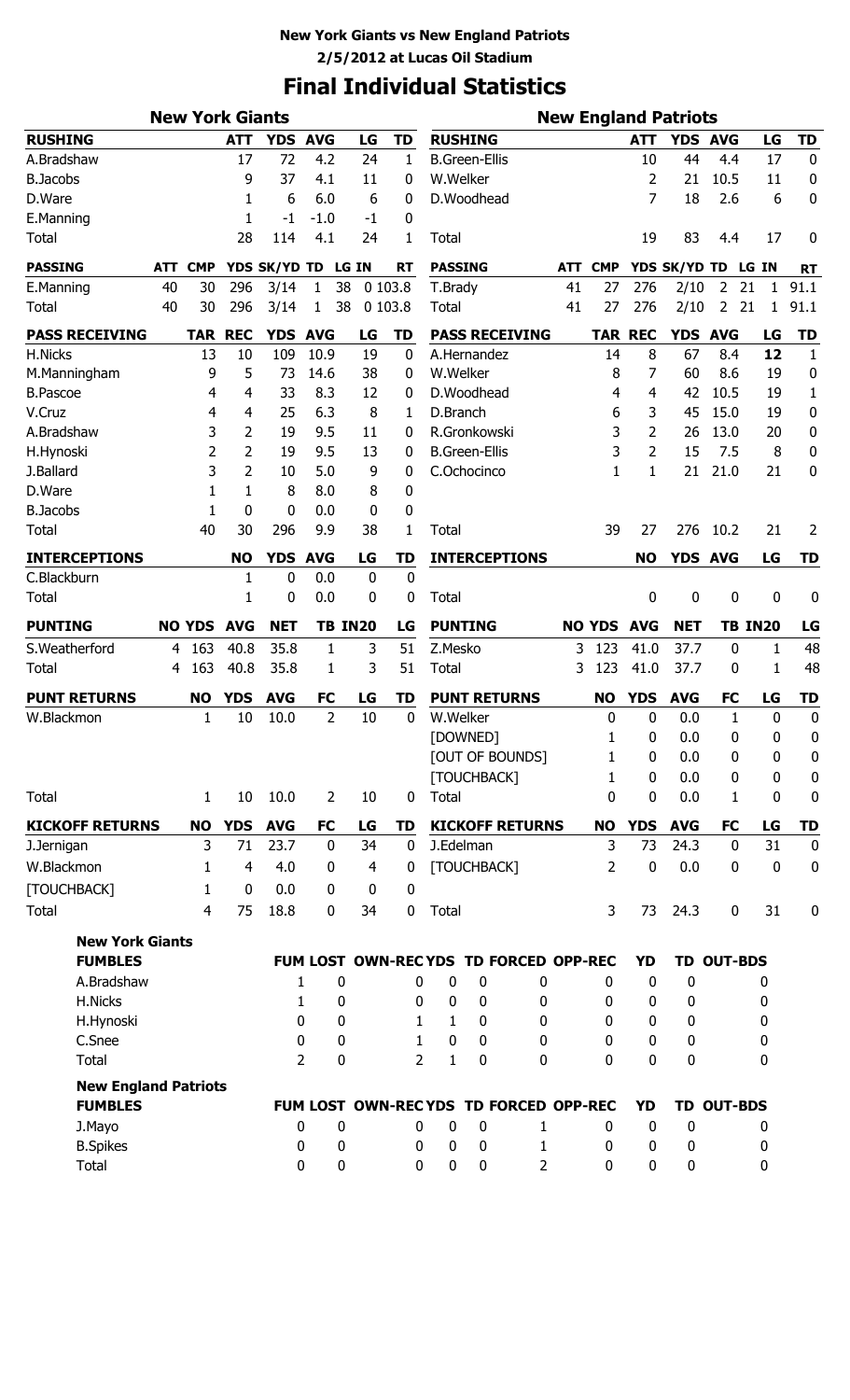### **New York Giants vs New England Patriots 2/5/2012 at Lucas Oil Stadium**

## **Final Team Statistics**

|                                                      | Visitor      | Home           |
|------------------------------------------------------|--------------|----------------|
|                                                      | Giants       | Patriots       |
| <b>TOTAL FIRST DOWNS</b>                             | 26           | 21             |
| By Rushing                                           | 7            | 6              |
| By Passing                                           | 18           | 15             |
| <b>By Penalty</b>                                    | 1            | 0              |
| <b>THIRD DOWN EFFICIENCY</b>                         | 5-11-45%     | 6-12-50%       |
| <b>FOURTH DOWN EFFICIENCY</b>                        | $0 - 0 - 0%$ | 1-1-100%       |
| <b>TOTAL NET YARDS</b>                               | 396          | 349            |
| Total Offensive Plays (inc. times thrown passing)    | 71           | 62             |
| Average gain per offensive play                      | 5.6          | 5.6            |
| <b>NET YARDS RUSHING</b>                             | 114          | 83             |
| <b>Total Rushing Plays</b>                           | 28           | 19             |
| Average gain per rushing play                        | 4.1          | 4.4            |
| Tackles for a loss-number and yards                  | $1 - 1$      | $3 - 3$        |
| <b>NET YARDS PASSING</b>                             | 282          | 266            |
| Times thrown - yards lost attempting to pass         | $3 - 14$     | $2 - 10$       |
| Gross yards passing                                  | 296          | 276            |
| PASS ATTEMPTS-COMPLETIONS-HAD INTERCEPTED            | 40-30-0      | $41 - 27 - 1$  |
| Avg gain per pass play (inc.# thrown passing)        | 6.6          | 6.2            |
| <b>KICKOFFS Number-In End Zone-Touchbacks</b>        | $5 - 5 - 2$  | $5 - 1 - 1$    |
| <b>PUNTS Number and Average</b>                      | 4-40.8       | $3 - 41.0$     |
| <b>Had Blocked</b>                                   | 0            | 0              |
| <b>FGs - PATs Had Blocked</b>                        | $0-0$        | $0-0$          |
| <b>Net Punting Average</b>                           | 35.8         | 37.7           |
| <b>TOTAL RETURN YARDAGE (Not Including Kickoffs)</b> | 10           | 0              |
| No. and Yards Punt Returns                           | $1 - 10$     | $0-0$          |
| No. and Yards Kickoff Returns                        | $4 - 75$     | $3 - 73$       |
| No. and Yards Interception Returns                   | $1 - 0$      | $0-0$          |
| <b>PENALTIES Number and Yards</b>                    | $4 - 24$     | $5 - 28$       |
| <b>FUMBLES Number and Lost</b>                       | $2 - 0$      | $0-0$          |
| <b>TOUCHDOWNS</b>                                    | 2            | $\overline{2}$ |
| Rushing                                              | 1            | 0              |
| Passing                                              | 1            | $\overline{2}$ |
| <b>EXTRA POINTS Made-Attempts</b>                    | $1 - 2$      | $2 - 2$        |
| Kicking Made-Attempts                                | $1 - 1$      | $2 - 2$        |
| <b>Rushing Made-Attempts</b>                         | $0 - 1$      | $0-0$          |
| <b>FIELD GOALS Made-Attempts</b>                     | $2 - 2$      | $1 - 1$        |
| <b>RED ZONE EFFICIENCY</b>                           | 2-3-67%      | 2-3-67%        |
| <b>GOAL TO GO EFFICIENCY</b>                         | 2-2-100%     | $0 - 0 - 0%$   |
| <b>SAFETIES</b>                                      | 1            | 0              |
| <b>FINAL SCORE</b>                                   | 21           | 17             |
| TIME OF POSSESSION                                   | 37:05        | 22:55          |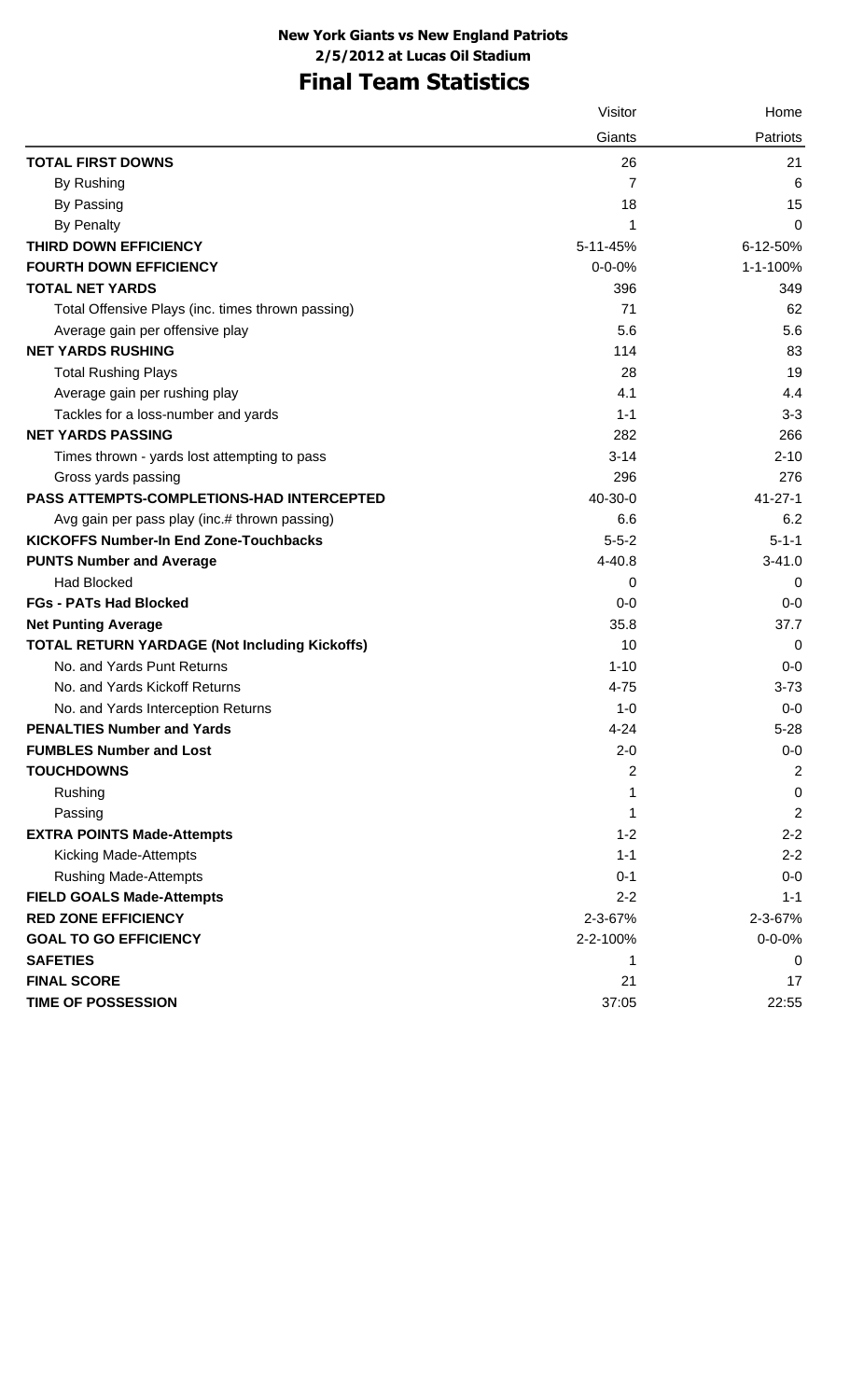### **New York Giants vs New England Patriots 2/5/2012 at Lucas Oil Stadium**

## **Ball Possession And Drive Chart**

|               | <b>New York Giants</b> |       |           |                                                        |                              |                  |             |              |                   |               |                     |                        |  |
|---------------|------------------------|-------|-----------|--------------------------------------------------------|------------------------------|------------------|-------------|--------------|-------------------|---------------|---------------------|------------------------|--|
| #             | Time<br><b>Recd</b>    |       |           | <b>Time Time How Ball</b><br><b>Lost</b> Poss Obtained | <b>Drive</b><br><b>Began</b> | #<br><b>Play</b> | Yds<br>Gain | Yds<br>Pen   | <b>Net</b><br>Yds | 1st<br>Down   | Last<br><b>Scrm</b> | How<br><b>Given Up</b> |  |
| 1.            | 15:00                  | 9:00  |           | 6:00 Kickoff                                           | <b>NYG 23</b>                | 10               | 35          | $\mathbf{0}$ | 35                | 3.            | <b>NE 42</b>        | Punt                   |  |
| $\mathcal{L}$ | 8:52                   | 3:24  |           | 5:28 Kickoff                                           | <b>NYG 22</b>                | 9                | 73          | 5            | 78                |               | $5 * NE2$           | Touchdown              |  |
| 3             | 13:48                  | 10:00 |           | 3:48 Kickoff                                           | <b>NYG 20</b>                | 8                | 44          | -5           | 39                | $\mathcal{L}$ | <b>NF 41</b>        | Punt                   |  |
| 4             | 8:24                   | 4:03  |           | 4:21 Punt                                              | <b>NYG 23</b>                | 7                | 31          | -9           | 22                | $\mathcal{P}$ | NYG 45 Punt         |                        |  |
| 5.            | 0:08                   | 0:00  |           | 0:08 Kickoff                                           | <b>NYG 26</b>                | 1                | $-1$        | 0            | $-1$              | $\Omega$      |                     | NYG 26 End of Half     |  |
| 6.            | 11:20                  |       |           | 6:43 4:37 Kickoff                                      | <b>NYG 35</b>                | 10               | 45          | $\mathbf{0}$ | 45                | 3.            | <b>NE 20</b>        | Field Goal             |  |
|               | 5:36                   | 0:35  |           | 5:01 Punt                                              | <b>NE 48</b>                 | 9                | 33          | $\Omega$     | 33                |               | * NE 15             | Field Goal             |  |
| 8             | 14:17                  |       |           | 9:24 4:53 Interception                                 | NYG 8                        | 10               | 49          | $\mathbf{0}$ | 49                | 3.            | <b>NE 43</b>        | Punt                   |  |
| 9             | 3:46                   | 0:57  | 2:49 Punt |                                                        | <b>NYG 12</b>                | 9                | 88          | $\mathbf{0}$ | 88                |               | $5 * NE 6$          | Touchdown              |  |

| <b>л</b> иг<br>ــ ــ ب |  |
|------------------------|--|
|                        |  |

| #            | Time<br><b>Recd</b> | Time<br>Lost |                | <b>Time How Ball</b><br><b>Poss Obtained</b> | <b>Drive</b><br><b>Began</b> | #<br><b>Play</b> | Yds<br>Gain | Yds<br><b>Pen</b> | <b>Net</b><br>Yds | 1st<br>Down    | Last<br><b>Scrm</b> | How<br><b>Given Up</b> |
|--------------|---------------------|--------------|----------------|----------------------------------------------|------------------------------|------------------|-------------|-------------------|-------------------|----------------|---------------------|------------------------|
| $\mathbf{1}$ | 9:00                |              | 8:52 0:08 Punt |                                              | NE 6                         | 1                | 0           | -6                | -6                | 0              | NE 6                | Safety                 |
| 2            | 3:24                |              |                | 13:48 4:36 Kickoff                           | <b>NE 29</b>                 | 10               | 60          | $\mathbf{0}$      | 60                |                |                     | 3 * NYG 11 Field Goal  |
| 3.           | 10:00               | 8:24         |                | 1:36 Punt                                    | <b>NE 20</b>                 | 3                | 9           | $\mathbf 0$       | 9                 | $\Omega$       | <b>NE 29</b>        | Punt                   |
| 4            | 4:03                | 0:08         | 3:55 Punt      |                                              | NE <sub>4</sub>              | 14               | 108         | $-12$             | 96                |                |                     | 7 * NYG 4 Touchdown    |
| 5.           | 15:00               | 11:20        |                | 3:40 Kickoff                                 | <b>NE 21</b>                 | 8                | 79          | $\mathbf{0}$      | 79                |                |                     | 4 * NYG 12 Touchdown   |
| 6            | 6:43                | 5:36         |                | 1:07 Kickoff                                 | <b>NE 17</b>                 | 3                | $-2$        | $\mathbf{0}$      | $-2$              | $\Omega$       | <b>NE 15</b>        | Punt                   |
| 7            | 0:35                | 14:17        |                | 1:18 Kickoff                                 | <b>NE 20</b>                 | 5.               | 23          | 0                 | 23                | 2              | NE 43               | Interception           |
| 8            | 9:24                | 3:46         |                | 5:38 Punt                                    | NE 8                         | 11               | 48          | $\mathbf{0}$      | 48                | 3.             | NYG 44 Punt         |                        |
| 9            | 0:57                | 0:00         |                | 0:57 Kickoff                                 | <b>NE 20</b>                 | 8                | 24          | 5                 | 29                | $\overline{2}$ | <b>NE 49</b>        | End of Game            |

| * inside opponent's 20                 |                    |      |      |                     |    |
|----------------------------------------|--------------------|------|------|---------------------|----|
| <b>Time of Possession by Quarter</b>   | 1st                | 2nd  | 3rd  | 4th                 | ЮT |
| <b>Visitor</b> New York Giants         | 11:28              | 8:17 | 9:38 | 7:42                |    |
| <b>Home</b> New England Patriots       | 3:32               | 6:43 | 5:22 | 7:18                |    |
| <b>Kickoff Drive No.-Start Average</b> | Giants: 5 - NYG 25 |      |      | Patriots: 5 - NE 21 |    |

**15** Total

37:05

22:55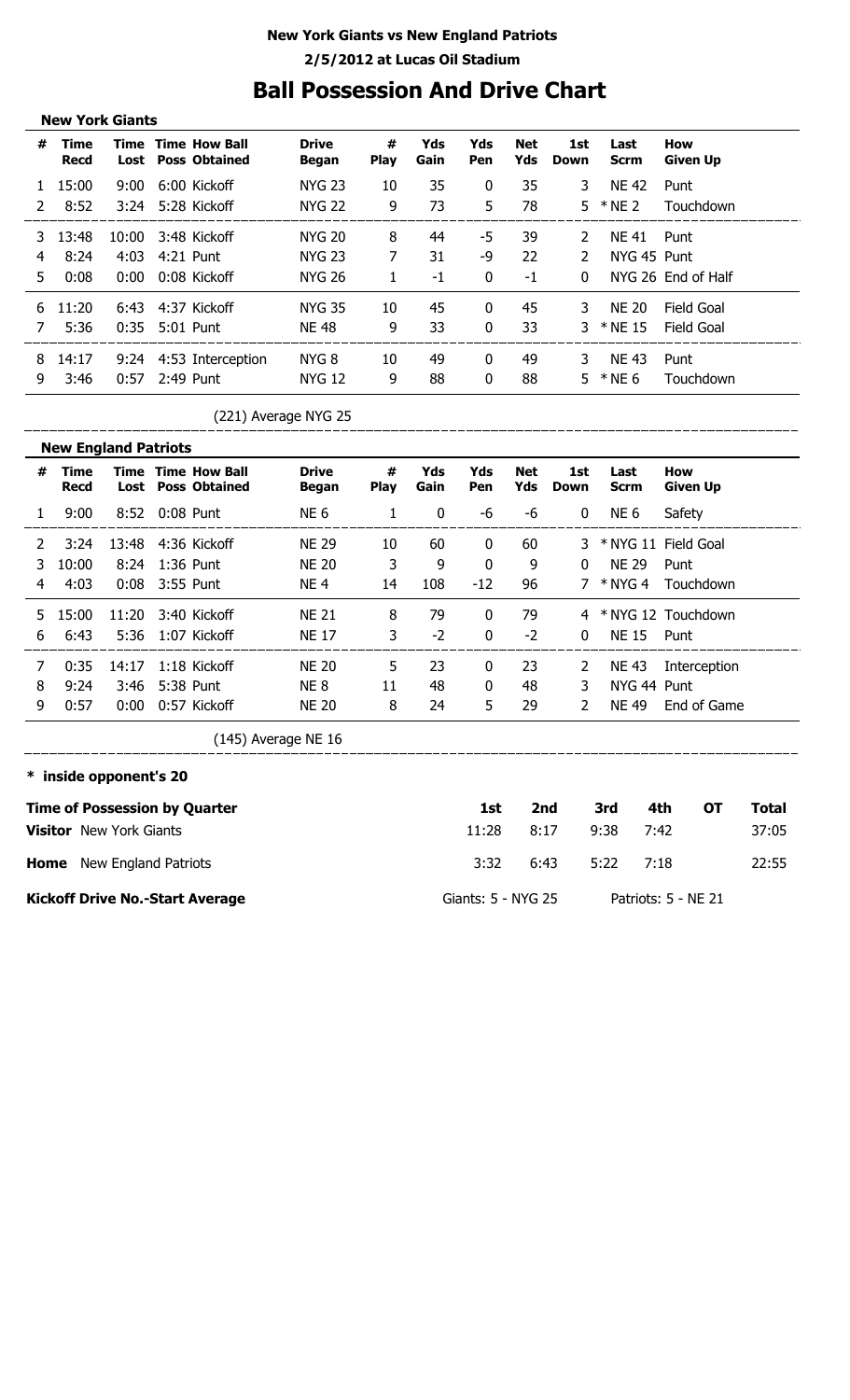### **Final Defensive Statistics New York Giants vs New England Patriots 2/5/2012 at Lucas Oil Stadium**

| <b>New York Giants</b> |          |   |                | <b>Special Teams</b> |              |            |              |          | <b>Misc</b> |           |           |            |            |    |              |           |              |              |    |           |
|------------------------|----------|---|----------------|----------------------|--------------|------------|--------------|----------|-------------|-----------|-----------|------------|------------|----|--------------|-----------|--------------|--------------|----|-----------|
|                        |          |   | TKL AST COMB   |                      | SK /YDS      | <b>TFL</b> |              | QH IN PD |             | <b>FF</b> | <b>FR</b> | <b>TKL</b> | <b>AST</b> | FF | FR.          | <b>BL</b> | <b>TKL</b>   | <b>AST</b>   | FF | <b>FR</b> |
| M.Boley                | q        |   | 10             | 0                    | $\mathbf{0}$ | 0          | 0            | 0        |             | 0         | 0         | 0          | 0          | 0  | 0            | 0         | 0            | 0            | 0  | 0         |
| K.Phillips             |          |   | 6              | 0                    | 0            | 0          | 0            | 0        | 2           | 0         | 0         | 0          | 0          | 0  | 0            | 0         | O            | 0            | 0  | 0         |
| C.Blackburn            |          |   | 6              | 0                    | 0            | 0          | 0            |          |             |           | 0         | 0          | 0          | 0  | 0            | 0         | 0            | 0            | 0  | 0         |
| D.Grant                | 4        |   | 5              | 0                    | 0            | 0          | 0            | 0        | 0           | 0         | 0         |            | 0          | 0  | 0            | 0         | 0            | 0            | 0  | 0         |
| J.Tuck                 | 3        | 0 | 3              | $\overline{2}$       | 10           | 2          |              | 0        | 0           | 0         | 0         | 0          | 0          | 0  | 0            | 0         | 0            | $\mathbf{0}$ | 0  | 0         |
| A.Rolle                |          | 0 | 3              | 0                    | 0            | 0          |              | 0        | 0           | 0         | 0         | 0          | 0          | 0  | 0            | 0         | 0            | 0            | 0  | 0         |
| A.Ross                 |          |   | 3              | 0                    | 0            |            | 0            | 0        | 0           |           | 0         | 0          | 0          | 0  | 0            | 0         | 0            | 0            | 0  | 0         |
| J.Pierre-Paul          |          | 0 |                | 0                    | 0            |            |              | 0        | 2           | 0         | 0         | 0          | 0          | 0  | 0            | 0         | 0            | 0            | 0  | 0         |
| J.Williams             |          | 0 | $\overline{2}$ | 0                    | $\mathbf{0}$ | 0          | 0            | 0        | 0           | 0         | 0         | 0          |            | 0  | 0            | 0         | $\mathbf{0}$ | 0            | 0  | 0         |
| R.Bernard              |          | 0 |                | 0                    | 0            | 0          |              |          |             |           | 0         | 0          |            | 0  | 0            | 0         | ŋ            | 0            | 0  | 0         |
| L.Joseph               |          |   | 2              | 0                    | 0            | 0          |              | 0        | 0           | 0         | 0         | 0          | 0          | 0  | 0            | 0         | 0            | 0            | 0  | 0         |
| C.Webster              |          | 0 |                | 0                    | 0            | 0          | 0            | 0        |             | 0         | 0         | 0          | 0          | 0  | 0            | 0         | 0            | 0            | 0  | 0         |
| P.Amukamara            |          | 0 |                | 0                    | 0            | 0          | 0            | 0        | 0           | 0         | 0         | 0          | 0          | 0  | 0            | 0         | 0            | 0            | 0  | 0         |
| C.Canty                |          | 0 |                | 0                    | 0            |            |              | 0        | 0           | 0         | 0         | 0          | 0          | 0  | $\mathbf{0}$ | $\Omega$  | 0            | 0            | 0  | 0         |
| O.Umenyiora            |          |   |                | 0                    | 0            | 0          |              | 0        | 0           | 0         | 0         | 0          | 0          | 0  | 0            | 0         | 0            | 0            | 0  | 0         |
| S.Paysinger            | 0        | 0 | 0              | 0                    | 0            | 0          | 0            | 0        | 0           | 0         | 0         | 1          | 1          | 0  | 0            | 0         | 0            | 0            | 0  | 0         |
| H.Hynoski              | $\Omega$ | 0 | 0              | 0                    | $\mathbf{0}$ | 0          | $\mathbf{0}$ | 0        | 0           | 0         | 0         | 0          | 0          | 0  | 0            | 0         | $\Omega$     | 0            | 0  |           |
| C.Snee                 | N        | 0 | 0              | 0                    | 0            | 0          |              | 0        | 0           | 0         | 0         | 0          | 0          | 0  | 0            | 0         | 0            | 0            | 0  |           |
| <b>Total</b>           | 40       | 8 | 48             | 2                    | 10           | 5          |              |          |             | Ω         | 0         | 2          |            | Ω  | 0            | 0         | Ω            |              | Ω  | 2         |

**TKL /TK=Tackle AST /AS=Assist COMB=Combined TFL=Tackles for a Loss QH=Quarterback Hit**

 **IN=Interception PD=Pass Defense FF =Forced Fumble FR=Fumble Recovery**

| <b>New England Patriots</b> |            |               |                 | <b>Regular Defensive Plays</b> |    |                |                | <b>Special Teams</b> |              |                         |           |                | <b>Misc</b>             |              |              |           |            |            |              |           |
|-----------------------------|------------|---------------|-----------------|--------------------------------|----|----------------|----------------|----------------------|--------------|-------------------------|-----------|----------------|-------------------------|--------------|--------------|-----------|------------|------------|--------------|-----------|
|                             | <b>TKL</b> |               | <b>AST COMB</b> | SK                             |    | <b>YDS TFL</b> | OH             | ΙN                   | <b>PD</b>    | <b>FF</b>               | <b>FR</b> | <b>TKL</b>     | <b>AST</b>              | FF           | <b>FR</b>    | <b>BL</b> | <b>TKL</b> | <b>AST</b> | <b>FF</b>    | <b>FR</b> |
| <b>B.Spikes</b>             | 8          | 3             | 11              | 0                              | 0  |                | 0              | 0                    | 0            |                         | 0         | 0              | 0                       | 0            | 0            | 0         | 0          | 0          | 0            | 0         |
| J.Mayo                      |            | 3             | 11              | 0                              | 0  | 0              | 0              | 0                    | 0            |                         | 0         | 0              | 0                       | 0            | 0            | 0         | 0          | 0          |              | 0         |
| D.McCourty                  | 6          |               |                 | 0                              | 0  | 0              | 0              | 0                    | 0            | 0                       | 0         | 0              | 0                       | 0            | 0            | 0         | 0          | 0          | 0            | 0         |
| P.Chung                     |            | 4             | 6               | 0                              | 0  | 0              | 0              | 0                    | 1            | 0                       | 0         | 0              | 0                       | 0            | 0            | 0         | 0          | 0          | 0            | 0         |
| M.Anderson                  | 3          | 2             | 5               | 1.5                            | 9  |                | $\overline{2}$ | 0                    | $\mathbf{0}$ | $\mathbf{0}$            | 0         | 0              | 0                       | 0            | $\mathbf{0}$ | 0         | 0          | 0          | $\mathbf{0}$ | 0         |
| J.Ihedigbo                  |            | 3             | 5               | 0                              | 0  |                | 0              | 0                    | 0            | 0                       | 0         | 0              | 0                       | 0            | 0            | 0         | O          | 0          | 0            | 0         |
| K.Arrington                 |            | 0             | 4               | 0                              | 0  |                |                | 0                    | 0            | 0                       | 0         | 0              |                         | 0            | 0            | 0         | 0          | 0          | 0            | 0         |
| A.Molden                    | 4          | 0             | 4               | 0                              | 0  | 0              | 0              | 0                    | 0            | 0                       | 0         | 1              | 0                       | 0            | 0            | 0         | 0          | 0          | 0            | 0         |
| R.Ninkovich                 | 3          |               | 4               | 0.5                            | 3  | 0              | 2              | 0                    | 0            | 0                       | 0         | 0              | $\mathbf{0}$            | 0            | 0            | 0         | 0          | 0          | 0            | 0         |
| S.Moore                     |            | 0             | 3               | 0                              | 0  |                | 0              | 0                    | 2            | 0                       | 0         | 0              | 0                       | 0            | 0            | 0         | 0          | 0          |              | 0         |
| V.Wilfork                   |            | 0             |                 | 0                              | 0  | 0              | 0              | 0                    | 0            | 0                       | 0         | 0              | 0                       | 0            | 0            | 0         | 0          | 0          |              | 0         |
| G.Warren                    |            |               | 2               | 0                              | 0  | 0              | 0              | 0                    | 0            | 0                       | 0         | 0              | 0                       | 0            | 0            | 0         | 0          | 0          | 0            | 0         |
| T.White                     | ŋ          | $\mathcal{P}$ | $\overline{2}$  | 0                              | 0  | 0              | 0              | 0                    | 0            | 0                       | 0         | 0              | 0                       | 0            | 0            | 0         | 0          | 0          | 0            | 0         |
| S.Ellis                     |            | 2             | 2               |                                | 0  | 0              | 0              | 0                    | 0            | $\mathbf{0}$            | 0         | 0              | 0                       | 0            | 0            | 0         | 0          | 0          |              | 0         |
| <b>B.Deaderick</b>          |            | 0             |                 |                                | 2  |                |                | 0                    | 0            | 0                       | 0         | $\Omega$       | 0                       | 0            | 0            | 0         | 0          | 0          | 0            | 0         |
| K.Love                      |            | 0             |                 | 0                              | 0  | 0              | 0              | 0                    | 0            | 0                       | 0         | 0              | 0                       | 0            | 0            | 0         | 0          | 0          | 0            | 0         |
| M.Slater                    | ŋ          | 0             | 0               | 0                              | 0  | 0              | 0              | 0                    | 0            | $\mathbf{0}$            | 0         | $\overline{2}$ | 0                       | $\mathbf{0}$ | $\mathbf{0}$ | 0         | 0          | 0          | $\mathbf{0}$ | 0         |
| D.Fletcher                  |            | 0             | 0               | 0                              | 0  |                | 0              | 0                    | 0            | 0                       | 0         |                | 0                       | 0            | 0            | 0         | 0          | 0          |              | 0         |
| S.Gostkowski                |            | 0             | 0               |                                | 0  |                | 0              | 0                    | 0            | 0                       | 0         | 0              |                         | 0            | 0            | 0         | 0          | 0          |              | 0         |
| R.Gronkowski                | $\Omega$   | 0             | 0               | 0                              | 0  | 0              | 0              | 0                    | 0            | 0                       | 0         | 0              | 0                       | 0            | 0            | 0         |            | 0          | 0            | 0         |
| <b>Total</b>                | 49         | 22            | 71              | 3                              | 14 | 3              | 6              | 0                    | 3            | $\overline{\mathbf{2}}$ | 0         | 4              | $\overline{\mathbf{2}}$ | 0            | 0            | 0         | 1          | 0          | 0            | 0         |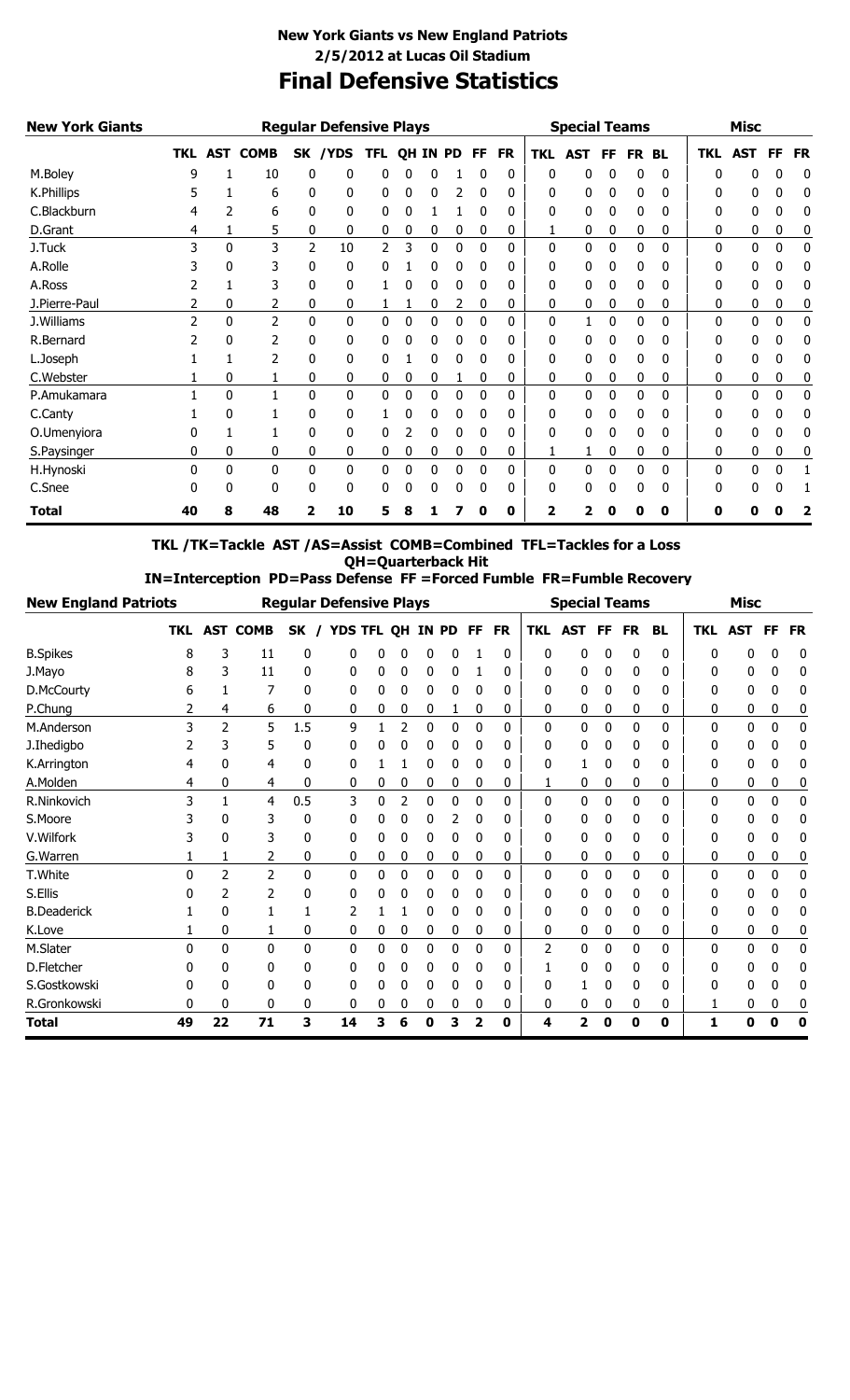#### **New York Giants vs New England Patriots**

**2/5/2012 at Lucas Oil Stadium**

## **First Half Summary**

|                                           | PERIOD SCORES                              |                       |                        |                                                                           |                                |                |                             | TIME OF POSSESSION |                      |             |                       |                                             |                      |                     |                             |            |                 |                        |             |
|-------------------------------------------|--------------------------------------------|-----------------------|------------------------|---------------------------------------------------------------------------|--------------------------------|----------------|-----------------------------|--------------------|----------------------|-------------|-----------------------|---------------------------------------------|----------------------|---------------------|-----------------------------|------------|-----------------|------------------------|-------------|
| Giants                                    |                                            |                       | $90 = = 9$             |                                                                           |                                |                | Giants                      |                    |                      |             |                       | 19:45                                       |                      |                     |                             |            |                 |                        |             |
| Patriots                                  |                                            |                       | $0 10 = 10$            |                                                                           |                                |                | Patriots                    |                    |                      |             |                       | 10:15                                       |                      |                     |                             |            |                 |                        |             |
|                                           |                                            |                       |                        |                                                                           |                                |                | <b>Scoring Plays</b>        |                    |                      |             |                       |                                             |                      |                     |                             |            |                 |                        |             |
| Team                                      | Qtr                                        |                       |                        | Time Play Description (Extra Point) (Drive Info)                          |                                |                |                             |                    |                      |             |                       |                                             |                      |                     |                             |            | <b>Visitor</b>  |                        | Home        |
| Giants                                    | 1                                          |                       |                        | 8:52 Penalty on T.Brady enforced in end zone for a Safety                 |                                |                |                             |                    |                      |             |                       |                                             |                      |                     |                             |            | 2               |                        | 0           |
| Giants                                    | 1                                          |                       |                        | 3:24 V.Cruz 2 yd. pass from E.Manning (L.Tynes kick) (9-78, 5:28)         |                                |                |                             |                    |                      |             |                       |                                             |                      |                     |                             |            | 9               |                        | 0           |
| Patriots                                  | 2                                          |                       |                        | 13:48 S.Gostkowski 29 yd. Field Goal (10-60, 4:36)                        |                                |                |                             |                    |                      |             |                       |                                             |                      |                     |                             |            | 9               |                        | 3           |
| Patriots                                  | 2                                          |                       |                        | 0:08 D.Woodhead 4 yd. pass from T.Brady (S.Gostkowski kick) (14-96, 3:55) |                                |                |                             |                    |                      |             |                       |                                             |                      |                     |                             |            | 9               |                        | 10          |
|                                           |                                            |                       |                        |                                                                           |                                |                |                             |                    |                      |             |                       | <b>New York Giants New England Patriots</b> |                      |                     |                             |            |                 |                        |             |
| <b>TOTAL FIRST DOWNS</b>                  |                                            |                       |                        |                                                                           |                                |                |                             |                    |                      |             |                       |                                             | $4 - 7 - 1$          | 12                  |                             |            |                 |                        | 10          |
| THIRD DOWN EFFICIENCY                     | First Downs Rushing-Passing-by Penalty     |                       |                        |                                                                           |                                |                |                             |                    |                      |             |                       |                                             | 2-5-40%              |                     |                             |            |                 | $2 - 8 - 0$<br>3-5-60% |             |
| <b>TOTAL NET YARDS</b>                    |                                            |                       |                        |                                                                           |                                |                |                             |                    |                      |             |                       |                                             |                      | 182                 |                             |            |                 |                        | 177         |
| <b>Total Offensive Plays</b>              |                                            |                       |                        |                                                                           |                                |                |                             |                    |                      |             |                       |                                             |                      | 35                  |                             |            |                 |                        | 27          |
| <b>NET YARDS RUSHING</b>                  |                                            |                       |                        |                                                                           |                                |                |                             |                    |                      |             |                       |                                             |                      | 70                  |                             |            |                 |                        | 30          |
| <b>NET YARDS PASSING</b>                  |                                            |                       |                        |                                                                           |                                |                |                             |                    |                      |             |                       |                                             |                      | 112                 |                             |            |                 |                        | 147         |
| Gross Yards Passing                       |                                            |                       |                        |                                                                           |                                |                |                             |                    |                      |             |                       |                                             |                      | 120                 |                             |            |                 |                        | 147         |
|                                           | Times thrown-yards lost attempting to pass |                       |                        |                                                                           |                                |                |                             |                    |                      |             |                       |                                             |                      | $2 - 8$             |                             |            |                 |                        | $0 - 0$     |
| Pass Attempts-Completions-Had Intercepted |                                            |                       |                        |                                                                           |                                |                |                             |                    |                      |             |                       |                                             | $17 - 13 - 0$        |                     |                             |            |                 | $18 - 15 - 0$          |             |
| <b>Punts-Number and Average</b>           |                                            |                       |                        |                                                                           |                                |                |                             |                    |                      |             |                       |                                             | $3 - 42.7$           |                     |                             |            |                 | 1 - 48                 |             |
| <b>Penalties-Number and Yards</b>         |                                            |                       |                        |                                                                           |                                |                |                             |                    |                      |             |                       |                                             | $2 - 14$             |                     |                             |            |                 | $4 - 23$               |             |
| <b>Fumbles-Number and Lost</b>            |                                            |                       |                        |                                                                           |                                |                |                             |                    |                      |             |                       |                                             |                      | $0 - 0$             |                             |            |                 |                        | $0 - 0$     |
| <b>Red Zone Efficiency</b>                |                                            |                       |                        |                                                                           |                                |                |                             |                    |                      |             |                       |                                             | 1-1-100%             |                     |                             |            |                 | 1-2-50%                |             |
| <b>Average Drive Start</b>                |                                            |                       |                        |                                                                           |                                |                |                             |                    |                      |             |                       |                                             | <b>NYG 23</b>        |                     |                             |            |                 | <b>NE 15</b>           |             |
|                                           |                                            |                       | <b>New York Giants</b> |                                                                           |                                |                |                             |                    |                      |             |                       |                                             |                      |                     | <b>New England Patriots</b> |            |                 |                        |             |
| <b>RUSHING</b>                            |                                            |                       | ATT                    | <b>YDS</b>                                                                | <b>AVG</b>                     | LG             | TD                          |                    | <b>RUSHING</b>       |             |                       |                                             |                      | ATT                 | <b>YDS</b>                  | <b>AVG</b> |                 | LG                     | TD          |
| A.Bradshaw                                |                                            |                       |                        | 9<br>44                                                                   | 4.9                            | 24             | 0                           |                    | D.Woodhead           |             |                       |                                             |                      | 5                   | 13                          | 2.6        |                 | 6                      | 0           |
| <b>B.Jacobs</b>                           |                                            |                       |                        | 5<br>21                                                                   | 4.2                            | 11             | 0                           |                    | W.Welker             |             |                       |                                             |                      | 1                   | 10                          | 10.0       |                 | 10                     | 0           |
| D.Ware                                    |                                            |                       | 1                      | 6                                                                         | 6.0                            | 6              | 0                           |                    | <b>B.Green-Ellis</b> |             |                       |                                             |                      | 3                   | 7                           | 2.3        |                 | 4                      | 0           |
| E.Manning                                 |                                            |                       | 1                      | $-1$                                                                      | $-1.0$                         | $-1$           | 0                           |                    |                      |             |                       |                                             |                      |                     |                             |            |                 |                        |             |
| Total                                     |                                            |                       | 16                     | 70                                                                        | 4.4                            | 24             | 0                           |                    | Total                |             |                       |                                             |                      | 9                   | 30                          | 3.3        |                 | 10                     | 0           |
| PASSING                                   | ATT                                        | <b>CMP</b>            | YDS                    | SK/YD                                                                     | TD<br>LG                       | IN.            | <b>RT</b>                   |                    | PASSING              |             |                       | ATT                                         | <b>CMP</b>           | YDS                 | SK/YD                       | TD         | LG              | <b>IN</b>              | <b>RT</b>   |
| E.Manning                                 | 17                                         |                       | 13<br>120              | 2/8                                                                       | 1<br>19                        |                | $0$ 114.8                   |                    | T.Brady              |             |                       | 18                                          | 15                   | 147                 | 0/0                         | 1          | 20              | $\mathbf{0}$           | 119.2       |
| Total                                     | 17                                         |                       | 13<br>120              | 2/8                                                                       | 19<br>1                        |                | $0$ 114.8                   |                    | Total                |             |                       | 18                                          | 15                   | 147                 | 0/0                         | 1          | 20              | 0                      | 119.2       |
| <b>PASS RECEIVING</b>                     |                                            | <b>TAR</b>            | <b>REC</b>             | <b>YDS</b>                                                                | <b>AVG</b>                     | LG             | TD                          |                    |                      |             | <b>PASS RECEIVING</b> |                                             | <b>TAR</b>           | <b>REC</b>          | <b>YDS</b>                  | <b>AVG</b> |                 | LG                     | <b>TD</b>   |
| H.Nicks                                   |                                            |                       | 4                      | 3<br>42                                                                   | 14.0                           | 19             | 0                           |                    | A.Hernandez          |             |                       |                                             | 7                    | 5                   | 40                          | 8.0        |                 | 12                     | 0           |
| A.Bradshaw                                |                                            |                       | 3                      | 2<br>19                                                                   | 9.5                            | 11             | 0                           |                    | W.Welker             |             |                       |                                             | 4                    | 4                   | 42                          | 10.5       |                 | 19                     | 0           |
| H.Hynoski                                 |                                            |                       | 2                      | 2<br>19                                                                   | 9.5                            | 13             | 0                           |                    | D.Woodhead           |             |                       |                                             | 3                    | 3                   | 23                          | 7.7        |                 | 11                     | 1           |
| <b>B.Pascoe</b>                           |                                            |                       | 2                      | 2<br>13                                                                   | 6.5                            | 9              | 0                           |                    | R.Gronkowski         |             |                       |                                             | 1                    | 1                   | 20                          | 20.0       |                 | 20                     | 0           |
| V.Cruz                                    |                                            |                       | 2                      | 2<br>10                                                                   | 5.0                            | 8              | 1                           |                    | D.Branch             |             |                       |                                             | 1                    | 1                   | 15                          | 15.0       |                 | 15                     | 0           |
| J.Ballard                                 |                                            |                       | $\mathbf{1}$           | 1<br>9                                                                    | 9.0                            | 9              | 0                           |                    | <b>B.Green-Ellis</b> |             |                       |                                             | 1                    | 1                   | 7                           | 7.0        |                 | $\overline{7}$         | 0           |
| D.Ware                                    |                                            |                       | 1<br>1                 | 8                                                                         | 8.0                            | 8              | 0                           |                    |                      |             |                       |                                             |                      |                     |                             |            |                 |                        |             |
| <b>B.Jacobs</b>                           |                                            |                       | 1<br>0<br>1<br>0       | 0<br>0                                                                    | 0.0                            | 0              | 0<br>0                      |                    |                      |             |                       |                                             |                      |                     |                             |            |                 |                        |             |
| M.Manningham<br>Total                     |                                            | 17                    | 13                     | 120                                                                       | 0.0<br>9.2                     | 0<br>19        | 1                           |                    | Total                |             |                       |                                             | 17                   | 15                  | 147                         | 9.8        |                 | 20                     | 1           |
|                                           |                                            |                       |                        |                                                                           |                                |                |                             |                    |                      |             |                       |                                             |                      |                     |                             |            |                 |                        |             |
| <b>New York Giants</b>                    |                                            |                       |                        |                                                                           | <b>Regular Defensive Plays</b> |                |                             |                    |                      |             |                       | <b>Special Teams</b>                        |                      |                     |                             |            | <b>Misc</b>     |                        |             |
| M.Boley                                   |                                            | TKL<br>$\overline{7}$ | AST<br>0               | <b>COMB</b><br>7                                                          | SK<br>0                        | / YDS TFL<br>0 | Q<br>0<br>0                 | ΙN<br>0            | PD<br>0              | FF<br>0     | <b>FR</b><br>0        | TKL<br>AST<br>$\mathbf 0$                   | FF<br>0              | <b>FR</b><br>0<br>0 | <b>BL</b><br>0              | TKL<br>0   | <b>AST</b><br>0 | FF<br>0                | FR          |
|                                           |                                            | 3                     |                        |                                                                           |                                |                |                             |                    |                      |             |                       |                                             |                      |                     |                             |            |                 |                        | 0           |
| C.Blackburn                               |                                            |                       | 1                      | 4<br>3                                                                    | 0                              | 0              | 0<br>0                      | 0                  | 0                    | 0           | 0                     | 0                                           | 0                    | 0<br>0              | 0                           | 0          | 0               | 0                      | 0           |
| K.Phillips                                |                                            | 2                     | 1                      |                                                                           | 0                              | 0              | 0<br>0                      | 0                  | 0                    | 0           | 0                     | 0                                           | 0                    | 0<br>0              | 0                           | 0          | 0               | 0                      | 0           |
| A.Ross                                    |                                            | 2                     | 1                      | 3                                                                         | 0                              | 0              | 0<br>1                      | 0                  | 0                    | 0           | 0                     | 0                                           | 0                    | 0<br>0              | 0                           | 0          | 0               | 0                      | 0           |
| <b>Totals:</b>                            |                                            | 14                    | 3                      | 17                                                                        | $\mathbf 0$                    | $\mathbf 0$    | $\mathbf{1}$<br>$\mathbf 0$ | $\mathbf 0$        | 0                    | $\mathbf 0$ | 0                     | 0                                           | $\bf{0}$             | 0<br>0              | 0                           | 0          | 0               | $\mathbf 0$            | $\mathbf 0$ |
| <b>New England Patriots</b>               |                                            |                       |                        |                                                                           | <b>Regular Defensive Plays</b> |                |                             |                    |                      |             |                       |                                             | <b>Special Teams</b> |                     |                             |            | <b>Misc</b>     |                        |             |
|                                           |                                            | <b>TKL</b>            | <b>AST</b>             | <b>COMB</b>                                                               | / YDS<br>SK                    |                | <b>TFL QH</b>               | IN                 | <b>PD</b>            | FF          | <b>FR</b>             | <b>TKL</b><br><b>AST</b>                    | FF                   | <b>FR</b>           | <b>BL</b>                   | <b>TKL</b> | <b>AST</b>      | <b>FF</b>              | <b>FR</b>   |
| J.Mayo                                    |                                            | 5                     | 3                      | 8                                                                         | 0                              | 0              | $\bf{0}$<br>0               | 0                  | 0                    | 0           | 0                     | 0                                           | 0                    | 0<br>0              | 0                           | 0          | 0               | 0                      | 0           |
| <b>B.Spikes</b>                           |                                            | 4                     | $\overline{2}$         | 6                                                                         | 0                              | 0              | 0<br>0                      | 0                  | 0                    | 0           | 0                     | 0                                           | 0                    | 0<br>0              | 0                           | 0          | 0               | 0                      | 0           |
| P.Chung                                   |                                            | 1                     | 3                      | 4                                                                         | 0                              | 0              | $\bf{0}$<br>0               | 0                  | 0                    | 0           | 0                     | 0                                           | 0                    | 0<br>0              | 0                           | 0          | 0               | 0                      | 0           |
| D.McCourty                                |                                            | 2                     | 1                      | 3                                                                         | 0                              | 0              | 0<br>0                      | 0                  | 0                    | 0           | 0                     | 0                                           | 0                    | 0<br>0              | 0                           | 0          | 0               | 0                      | 0           |
| <b>Totals:</b>                            |                                            | 12                    | 9                      | 21                                                                        | 0                              | $\mathbf 0$    | $\mathbf 0$<br>$\mathbf 0$  | $\mathbf 0$        | 0                    | 0           | 0                     | 0                                           | 0                    | 0<br>0              | 0                           | 0          | 0               | 0                      | $\mathbf 0$ |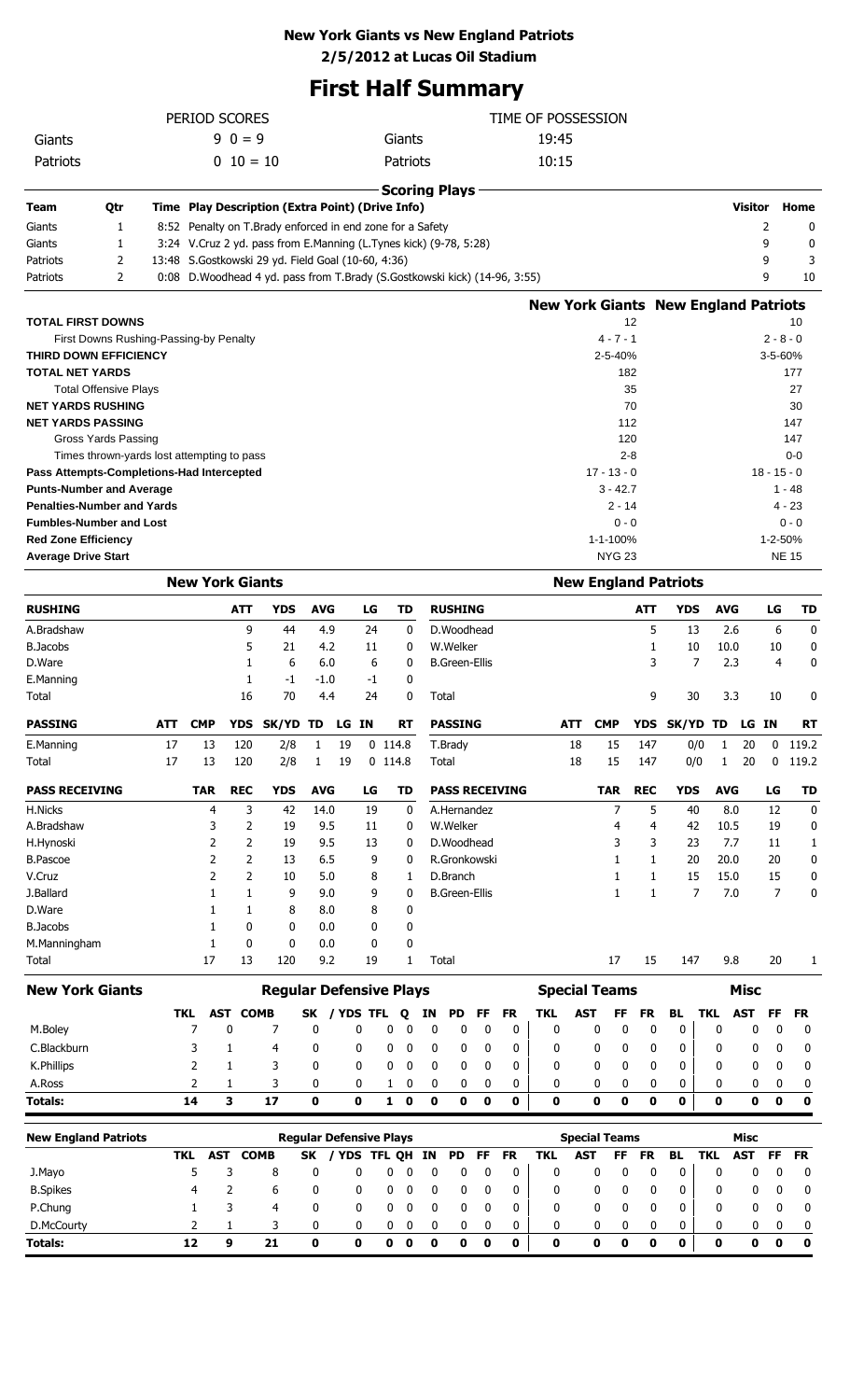|                                                                                                           |                                                                                     |                                                                      |             |                  |                                  |                  |              |     |                     | New York Giants vs New England Patriots at Lucas Oil Stadium                                                        |                |
|-----------------------------------------------------------------------------------------------------------|-------------------------------------------------------------------------------------|----------------------------------------------------------------------|-------------|------------------|----------------------------------|------------------|--------------|-----|---------------------|---------------------------------------------------------------------------------------------------------------------|----------------|
| <b>Play By Play</b>                                                                                       |                                                                                     |                                                                      |             |                  | <b>First Quarter</b>             |                  |              |     |                     |                                                                                                                     | 2/5/2012       |
| NE wins the coin toss and elects to defer. NYG elects to Receive, and NE elects to defend the south goal. |                                                                                     |                                                                      |             |                  |                                  |                  |              |     |                     |                                                                                                                     |                |
| S.Gostkowski kicks 63 yards from NE 35 to NYG 2. J.Jernigan to NYG 23 for 21 yards (A.Molden).            |                                                                                     |                                                                      |             |                  |                                  |                  |              |     |                     |                                                                                                                     |                |
| New York Giants at 15:00, (1st play from scrimmage 14:54)                                                 |                                                                                     |                                                                      |             |                  |                                  |                  |              |     |                     |                                                                                                                     |                |
| 1-10-NYG 23 (14:54) (Run formation) A.Bradshaw right tackle to NYG 23 for no gain (B.Spikes).             |                                                                                     |                                                                      |             |                  |                                  |                  |              |     |                     |                                                                                                                     |                |
| 2-10-NYG 23                                                                                               | (14:17) E.Manning pass short left to B.Pascoe to NYG 27 for 4 yards (D.McCourty).   |                                                                      |             |                  |                                  |                  |              |     |                     |                                                                                                                     |                |
| 3-6-NYG 27                                                                                                |                                                                                     |                                                                      |             |                  |                                  |                  |              |     |                     | (13:44) (Shotgun) E.Manning pass short right to V.Cruz to NYG 35 for 8 yards (S.Moore).                             | P <sub>1</sub> |
| 1-10-NYG 35                                                                                               |                                                                                     |                                                                      |             |                  |                                  |                  |              |     |                     | (13:08) (Run formation) E.Manning pass short left to J.Ballard to NYG 44 for 9 yards (B.Spikes).                    |                |
| 2-1-NYG 44                                                                                                | (12:28) (Run formation) A.Bradshaw right end to NYG 45 for 1 yard (J.Mayo).         |                                                                      |             |                  |                                  |                  |              |     |                     |                                                                                                                     | R <sub>2</sub> |
| 1-10-NYG 45                                                                                               |                                                                                     |                                                                      |             |                  |                                  |                  |              |     |                     | (11:49) (Run formation) B. Jacobs up the middle to NYG 48 for 3 yards (B. Spikes; J. Mayo).                         |                |
| 2-7-NYG48                                                                                                 |                                                                                     |                                                                      |             |                  |                                  |                  |              |     |                     | (11:11) (Shotgun) E.Manning pass short right to H.Nicks to NE 33 for 19 yards (D.McCourty).                         | P <sub>3</sub> |
| 1-10-NE33                                                                                                 |                                                                                     | (10:30) E.Manning sacked at NE 35 for -2 yards (B.Deaderick).        |             |                  |                                  |                  |              |     |                     |                                                                                                                     |                |
| 2-12-NE 35                                                                                                | (10:01) (Run formation) A.Bradshaw left tackle to NE 36 for -1 yards (K.Arrington). |                                                                      |             |                  |                                  |                  |              |     |                     |                                                                                                                     |                |
| 3-13-NE 36                                                                                                | (9:22) (Shotgun) E.Manning sacked at NE 42 for -6 yards (M.Anderson).               |                                                                      |             |                  |                                  |                  |              |     |                     |                                                                                                                     |                |
| 4-19-NE 42                                                                                                |                                                                                     |                                                                      |             |                  |                                  |                  |              |     |                     | (9:10) S. Weatherford punts 36 yards to NE 6, Center-Z. DeOssie, downed by NYG-Z. DeOssie.                          |                |
| <b>New England Patriots at 9:00</b>                                                                       |                                                                                     |                                                                      |             |                  |                                  |                  |              |     |                     |                                                                                                                     |                |
| $1-10-NE$ 6                                                                                               |                                                                                     |                                                                      |             |                  |                                  |                  |              |     |                     | (9:00) (Run formation) N.Solder reported in as eligible. T.Brady pass incomplete deep middle [J.Tuck].              |                |
|                                                                                                           |                                                                                     |                                                                      |             |                  |                                  |                  |              |     |                     | PENALTY on NE-T.Brady, Intentional Grounding, 6 yards, enforced in End Zone, SAFETY.                                |                |
|                                                                                                           |                                                                                     |                                                                      |             |                  | NYG 2 NE 0, Safety, 6:08 elapsed |                  |              |     |                     |                                                                                                                     |                |
| Z.Mesko kicks 62 yards from NE 20 to NYG 18. W.Blackmon to NYG 22 for 4 yards (M.Slater).                 |                                                                                     |                                                                      |             |                  |                                  |                  |              |     |                     |                                                                                                                     |                |
| New York Giants at 8:52, (1st play from scrimmage 8:46)                                                   |                                                                                     |                                                                      |             |                  |                                  |                  |              |     |                     |                                                                                                                     |                |
|                                                                                                           |                                                                                     |                                                                      |             |                  |                                  |                  |              |     |                     | 1-10-NYG 22 (8:46) (Run formation) E.Manning pass short left to H.Hynoski to NYG 35 for 13 yards (J.Mayo; T.White). | P4             |
| 1-10-NYG 35                                                                                               |                                                                                     |                                                                      |             |                  |                                  |                  |              |     |                     | (8:05) (Shotgun) E.Manning pass short left to D.Ware to NYG 43 for 8 yards (J.Mayo).                                |                |
| 2-2-NYG 43                                                                                                |                                                                                     |                                                                      |             |                  |                                  |                  |              |     |                     | (7:27) (Run formation) A.Bradshaw left tackle pushed ob at NE 33 for 24 yards (M.Anderson).                         | R <sub>5</sub> |
| 1-10-NE 33                                                                                                | (6:53) (Shotgun) D. Ware left end to NE 27 for 6 yards (J. Mayo).                   |                                                                      |             |                  |                                  |                  |              |     |                     |                                                                                                                     |                |
| 2-4-NE 27                                                                                                 |                                                                                     |                                                                      |             |                  |                                  |                  |              |     |                     | (6:13) (Run formation) E.Manning pass short right to B.Pascoe pushed ob at NE 18 for 9 yards (P.Chung).             | P <sub>6</sub> |
| $1-10-NE$ 18                                                                                              | (5:43) (Run formation) B.Jacobs right guard to NE 16 for 2 yards (R.Ninkovich).     |                                                                      |             |                  |                                  |                  |              |     |                     |                                                                                                                     |                |
| 2-8-NE 16                                                                                                 |                                                                                     |                                                                      |             |                  |                                  |                  |              |     |                     | (5:04) (Run formation) E.Manning pass short middle to H.Nicks to NE 11 for 5 yards (R.Ninkovich) [K.Arrington].     |                |
| 3-3-NE 11                                                                                                 | by NE-B. Spikes at NE 9. B. Spikes to NE 9 for no gain (H. Nicks).                  |                                                                      |             |                  |                                  |                  |              |     |                     | (4:23) E.Manning pass short right to V.Cruz to NE 7 for 4 yards (S.Moore). FUMBLES (S.Moore), RECOVERED             |                |
|                                                                                                           | PENALTY on NE, Defensive 12 On-field, 5 yards, enforced at NE 11 - No Play.         |                                                                      |             |                  |                                  |                  |              |     |                     | (4:14) (Shotgun) A.Bradshaw up the middle to NE 2 for 4 yards (P.Chung; G.Warren).                                  | X7             |
| $1-6-NE$ 6<br>2-2-NE 2                                                                                    |                                                                                     | (3:29) E.Manning pass short middle to V.Cruz for 2 yards, TOUCHDOWN. |             |                  |                                  |                  |              |     |                     |                                                                                                                     | P <sub>8</sub> |
|                                                                                                           |                                                                                     |                                                                      |             |                  |                                  |                  |              |     |                     |                                                                                                                     |                |
|                                                                                                           | L.Tynes extra point is GOOD, Center-Z.DeOssie, Holder-S.Weatherford.                |                                                                      |             |                  |                                  |                  |              |     |                     |                                                                                                                     |                |
| L.Tynes kicks 67 yards from NYG 35 to NE -2. J.Edelman to NE 29 for 31 yards (D.Grant).                   |                                                                                     |                                                                      |             |                  |                                  |                  |              |     |                     | NYG 9 NE 0, 9 plays, 78 yards, 1 penalty, 5:28 drive, 11:36 elapsed                                                 |                |
| New England Patriots at 3:24, (1st play from scrimmage 3:18)                                              |                                                                                     |                                                                      |             |                  |                                  |                  |              |     |                     |                                                                                                                     |                |
| 1-10-NE 29                                                                                                | (3:18) B.Green-Ellis left end to NE 28 for -1 yards (A.Ross).                       |                                                                      |             |                  |                                  |                  |              |     |                     |                                                                                                                     |                |
| 2-11-NE 28                                                                                                |                                                                                     |                                                                      |             |                  |                                  |                  |              |     |                     | (2:35) (Shotgun) T.Brady pass short left to B.Green-Ellis to NE 35 for 7 yards (L.Joseph).                          |                |
| 3-4-NE 35                                                                                                 |                                                                                     |                                                                      |             |                  |                                  |                  |              |     |                     | (1:59) (Shotgun) T.Brady pass short middle to D.Branch to 50 for 15 yards (K.Phillips).                             | P <sub>1</sub> |
| $1 - 10 - 50$                                                                                             |                                                                                     |                                                                      |             |                  |                                  |                  |              |     |                     | (1:25) (Shotgun) T.Brady pass short left to W.Welker pushed ob at NYG 31 for 19 yards (M.Boley).                    | P <sub>2</sub> |
| 1-10-NYG 31                                                                                               |                                                                                     |                                                                      |             |                  |                                  |                  |              |     |                     | (1:07) (No Huddle, Shotgun) B.Green-Ellis right guard to NYG 27 for 4 yards (C.Blackburn).                          |                |
| 2-6-NYG 27                                                                                                | (:25) W. Welker left end to NYG 17 for 10 yards (A.Ross).                           |                                                                      |             |                  |                                  |                  |              |     |                     |                                                                                                                     | R <sub>3</sub> |
| <b>END OF QUARTER</b>                                                                                     |                                                                                     |                                                                      | <b>Time</b> |                  | <b>First Downs</b>               |                  |              |     | <b>Efficiencies</b> |                                                                                                                     |                |
|                                                                                                           |                                                                                     | <b>Score</b>                                                         | <b>Poss</b> | $\bf R$          | P                                | X                | T            |     | 3 Down 4 Down       |                                                                                                                     |                |
| <b>New York Giants</b>                                                                                    |                                                                                     | 9                                                                    | 11:28       | $\boldsymbol{2}$ | 5                                | 1                | 8            | 1/2 |                     | 0/0                                                                                                                 |                |
| <b>New England Patriots</b>                                                                               |                                                                                     | $\bf{0}$                                                             | 3:32        | $\mathbf{1}$     | $\boldsymbol{2}$                 | $\boldsymbol{0}$ | $\mathbf{3}$ | 1/1 |                     | 0/0                                                                                                                 |                |
|                                                                                                           |                                                                                     |                                                                      |             |                  |                                  |                  |              |     |                     |                                                                                                                     |                |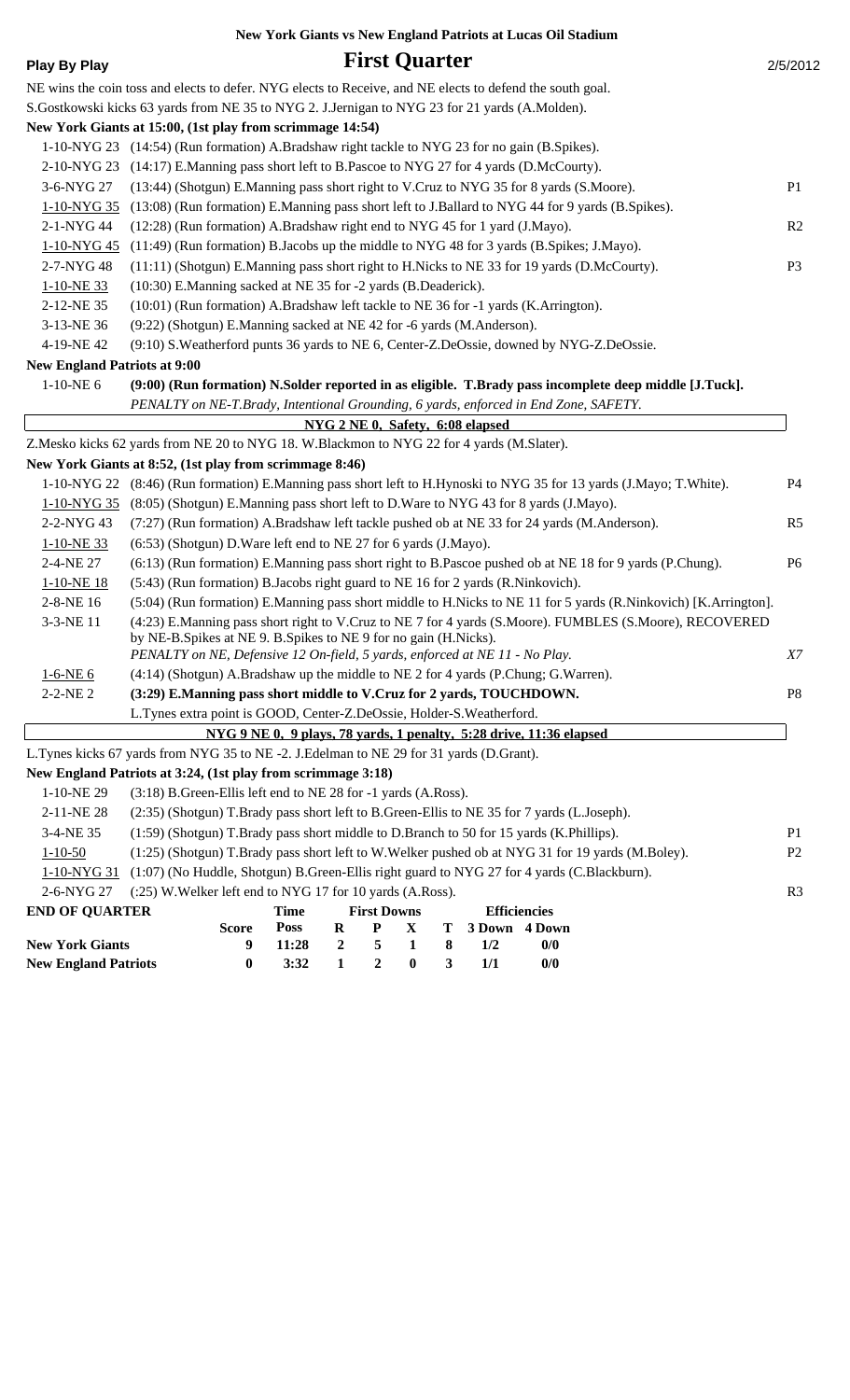**New York Giants vs New England Patriots at Lucas Oil Stadium**

**Play By Play Second Quarter** 2/5/2012

| New England Patriots continued.      |                                                                                                                                                                                |                |
|--------------------------------------|--------------------------------------------------------------------------------------------------------------------------------------------------------------------------------|----------------|
|                                      | 1-10-NYG 17 (15:00) (Shotgun) T.Brady pass short right to A.Hernandez to NYG 15 for 2 yards (C.Blackburn).                                                                     |                |
| 2-8-NYG 15                           | (14:36) (No Huddle, Shotgun) B.Green-Ellis left guard to NYG 11 for 4 yards (C.Blackburn).                                                                                     |                |
| 3-4-NYG 11                           | (13:56) (Shotgun) T.Brady pass incomplete short right to A.Hernandez (J.Pierre-Paul).                                                                                          |                |
| 4-4-NYG 11                           | (13:52) S.Gostkowski 29 yard field goal is GOOD, Center-D.Aiken, Holder-Z.Mesko.                                                                                               |                |
|                                      | NYG 9 NE 3, 10 plays, 60 yards, 4:36 drive, 1:12 elapsed                                                                                                                       |                |
|                                      | S.Gostkowski kicks 72 yards from NE 35 to NYG -7. J.Jernigan, Touchback.                                                                                                       |                |
| <b>New York Giants at 13:48</b>      |                                                                                                                                                                                |                |
|                                      | 1-10-NYG 20 (13:48) (Run formation) E.Manning pass incomplete short right to B.Jacobs.                                                                                         |                |
|                                      | 2-10-NYG 20 (13:41) (Run formation) B.Jacobs right tackle to NYG 31 for 11 yards (P.Chung; J.Ihedigbo).                                                                        | R9             |
|                                      | 1-10-NYG 31 (13:02) (Shotgun) E.Manning pass incomplete short right to A.Bradshaw. NYG-T.Beckum was injured during the                                                         |                |
| 2-10-NYG 31                          | play. He is Out.<br>(12:55) (Run formation) B.Jacobs up the middle to NYG 35 for 4 yards (J.Mayo; B.Spikes).                                                                   |                |
| 3-6-NYG 35                           | (12:14) (Shotgun) E.Manning pass deep middle to H.Nicks to NE 47 for 18 yards (A.Molden).                                                                                      | P10            |
| $1-10-NE$ 47                         | (11:30) E.Manning pass incomplete deep left to H.Nicks.                                                                                                                        |                |
| 2-10-NE47                            | (11:24) PENALTY on NYG-H.Nicks, Illegal Substitution, 5 yards, enforced at NE 47 - No Play.                                                                                    |                |
| 2-15-NYG48                           | (11:24) (Shotgun) A.Bradshaw right tackle to NYG 48 for no gain (K.Love).                                                                                                      |                |
| 3-15-NYG 48                          | (10:45) (Shotgun) E.Manning pass short left to A.Bradshaw to NE 41 for 11 yards (K.Arrington).                                                                                 |                |
| 4-4-NE 41                            | (10:09) S. Weatherford punts 41 yards to end zone, Center-Z. DeOssie, Touchback.                                                                                               |                |
| <b>New England Patriots at 10:00</b> |                                                                                                                                                                                |                |
| 1-10-NE 20                           | (10:00) (Shotgun) T.Brady pass incomplete short left to A.Hernandez (J.Pierre-Paul).                                                                                           |                |
| 2-10-NE 20                           | (9:55) (Run formation) D. Woodhead left tackle to NE 23 for 3 yards (C. Blackburn; L. Joseph).                                                                                 |                |
| 3-7-NE 23                            | (9:12) (Shotgun) T.Brady pass short right to W.Welker to NE 29 for 6 yards (J.Williams) [O.Umenyiora].                                                                         |                |
| 4-1-NE 29                            | (8:33) Z.Mesko punts 48 yards to NYG 23, Center-D.Aiken, fair catch by W.Blackmon.                                                                                             |                |
| <b>New York Giants at 8:24</b>       |                                                                                                                                                                                |                |
| 1-10-NYG 23                          | (8:24) (Run formation) A.Bradshaw up the middle to NYG 28 for 5 yards (J.Mayo).                                                                                                |                |
| 2-5-NYG 28                           | (7:46) (Run formation) E.Manning pass short left to H.Hynoski to NYG 34 for 6 yards (J.Mayo).                                                                                  | P11            |
| $1 - 10 - NYG$ 34                    | (7:10) (Run formation) A.Bradshaw up the middle to NYG 37 for 3 yards (B.Spikes).                                                                                              |                |
| 2-7-NYG 37                           | (6:36) (Run formation) A.Bradshaw up the middle to NYG 45 for 8 yards (D.McCourty; P.Chung).                                                                                   | R12            |
| 1-10-NYG 45                          | (5:58) (Run formation) E.Manning pass short middle to A.Bradshaw to NE 47 for 8 yards (B.Spikes).                                                                              |                |
| 2-2-NE 47                            | (5:19) (Run formation) B.Jacobs right guard to NE 46 for 1 yard (T.White; S.Ellis).                                                                                            |                |
| 3-1-NE 46                            | (4:40) (Run formation) B.Jacobs left guard to NE 36 for 10 yards (B.Spikes).                                                                                                   |                |
|                                      | PENALTY on NYG-K.Boothe, Offensive Holding, 9 yards, enforced at NE 46 - No Play.                                                                                              |                |
|                                      | 3-10-NYG 45 (4:18) (Shotgun) E.Manning pass incomplete deep middle to M.Manningham (S.Moore).                                                                                  |                |
|                                      | 4-10-NYG 45 (4:11) S. Weatherford punts 51 yards to NE 4, Center-Z. DeOssie, out of bounds.                                                                                    |                |
| <b>New England Patriots at 4:03</b>  |                                                                                                                                                                                |                |
| $1-10-NE4$                           | (4:03) (Shotgun) PENALTY on NE-L.Mankins, False Start, 2 yards, enforced at NE 4 - No Play.                                                                                    |                |
| $1-12-NE$ 2                          | (4:03) (Shotgun) T.Brady pass short left to W.Welker to NE 9 for 7 yards (D.Grant).                                                                                            |                |
| $2 - 5 - NE9$                        | (3:34) (Shotgun) D. Woodhead up the middle to NE 15 for 6 yards (M. Boley).                                                                                                    | R <sub>4</sub> |
| 1-10-NE 15                           | (3:01) T.Brady pass short right to R.Gronkowski to NE 35 for 20 yards (K.Phillips).                                                                                            | P <sub>5</sub> |
| 1-10-NE 35                           | (2:32) (No Huddle, Shotgun) D. Woodhead up the middle to NE 39 for 4 yards (R. Bernard).                                                                                       |                |
| Two-Minute Warning                   |                                                                                                                                                                                |                |
| 2-6-NE 39                            | (2:00) (Shotgun) T.Brady pass short left to A.Hernandez to NE 49 for 10 yards (M.Boley).                                                                                       | P <sub>6</sub> |
| $1-10-NE$ 49<br>2-2-NYG 43           | (1:40) (No Huddle, Shotgun) T.Brady pass short right to A.Hernandez to NYG 43 for 8 yards (A.Rolle).                                                                           |                |
|                                      | (1:20) (Shotgun) T.Brady pass short left to D.Woodhead to NYG 36 for 7 yards (A.Rolle).<br>PENALTY on NE-B. Waters, Offensive Holding, 10 yards, enforced at NYG 43 - No Play. |                |
| 2-12-NE47                            | (1:12) (Shotgun) T.Brady pass short right to A.Hernandez pushed ob at NYG 45 for 8 yards (M.Boley).                                                                            |                |
| 3-4-NYG 45                           | (1:05) (Shotgun) T.Brady pass short right to A.Hernandez pushed ob at NYG 33 for 12 yards (M.Boley) [A.Rolle].                                                                 | P7             |
| 1-10-NYG 33                          | (1:01) (Shotgun) D. Woodhead up the middle to NYG 32 for 1 yard (M. Boley).                                                                                                    |                |
| 2-9-NYG 32                           | (:38) (No Huddle, Shotgun) T.Brady pass short left to W.Welker to NYG 22 for 10 yards (A.Ross; K.Phillips).                                                                    | P8             |
|                                      | Timeout #1 by NE at 00:29.                                                                                                                                                     |                |
|                                      | 1-10-NYG 22 (:29) (Shotgun) T.Brady pass short left to D.Woodhead ran ob at NYG 11 for 11 yards.                                                                               | P <sub>9</sub> |
| 1-10-NYG 11                          | (:24) (No Huddle, Shotgun) T.Brady pass short middle to D.Woodhead to NYG 3 for 8 yards (M.Boley).                                                                             |                |
|                                      | Penalty on NYG-O.Umenyiora, Defensive Offside, declined.                                                                                                                       |                |
| 2-2-NYG 3                            | (:18) (Shotgun) D. Woodhead right guard to NYG 4 for -1 yards (J. Pierre-Paul).                                                                                                |                |
|                                      | Timeout #2 by NE at 00:15.                                                                                                                                                     |                |
| 3-3-NYG 4                            | (:15) (Shotgun) T.Brady pass short left to D.Woodhead for 4 yards, TOUCHDOWN.                                                                                                  | P10            |
|                                      | S.Gostkowski extra point is GOOD, Center-D.Aiken, Holder-Z.Mesko.                                                                                                              |                |
|                                      | NYG 9 NE 10, 14 plays, 96 yards, 3:55 drive, 14:52 elapsed                                                                                                                     |                |
|                                      | S.Gostkowski kicks 55 yards from NE 35 to NYG 10. J.Jernigan to NYG 26 for 16 yards (D.Fletcher).                                                                              |                |
|                                      | New York Giants at 0:08, (1st play from scrimmage 0:04)                                                                                                                        |                |
|                                      | 1-10-NYG 26 (:04) E.Manning kneels to NYG 25 for -1 yards.                                                                                                                     |                |
|                                      | <b>END OF OUARTER</b> Time First Downs<br>Efficiencies                                                                                                                         |                |

| <b>END OF OUARTER</b>       |              | Time | <b>First Downs</b> |             |                |  | <b>Efficiencies</b> |               |  |
|-----------------------------|--------------|------|--------------------|-------------|----------------|--|---------------------|---------------|--|
|                             | <b>Score</b> | Poss | R                  |             |                |  | P X T 3 Down 4 Down |               |  |
| <b>New York Giants</b>      |              | 8:17 |                    | $2 \quad 2$ | $\mathbf{0}$ 4 |  | 1/3                 | 0/0           |  |
| <b>New England Patriots</b> | 10           | 6:43 |                    | 6           | $\bullet$      |  | 2/4                 | $\frac{0}{0}$ |  |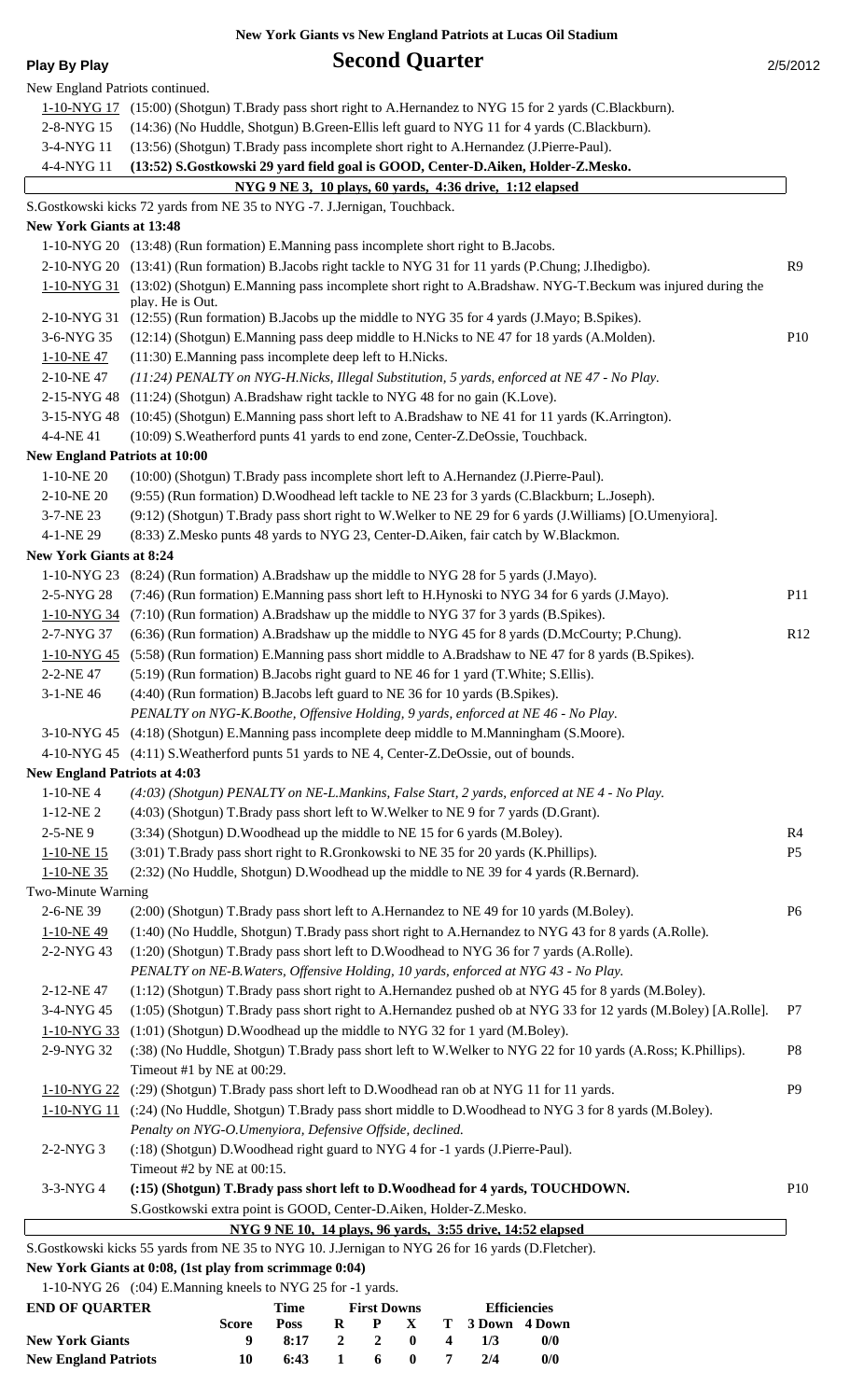|                                     | New York Giants vs New England Patriots at Lucas Oil Stadium                                                                                                                                           |                 |
|-------------------------------------|--------------------------------------------------------------------------------------------------------------------------------------------------------------------------------------------------------|-----------------|
| <b>Play By Play</b>                 | <b>Third Quarter</b>                                                                                                                                                                                   | 2/5/2012        |
|                                     | NE elects to Receive, and NYG elects to defend the North goal.                                                                                                                                         |                 |
|                                     | L.Tynes kicks 65 yards from NYG 35 to NE 0. J.Edelman to NE 21 for 21 yards (J.Williams; S.Paysinger).                                                                                                 |                 |
|                                     | New England Patriots at 15:00, (1st play from scrimmage 14:54)                                                                                                                                         |                 |
| 1-10-NE 21                          | (14:54) T.Brady pass deep left to C.Ochocinco ran ob at NE 42 for 21 yards.                                                                                                                            | <b>P11</b>      |
| $1 - 10 - NE$ 42                    | (14:30) (Shotgun) T.Brady pass short middle to B.Green-Ellis to 50 for 8 yards (M.Boley; C.Blackburn).                                                                                                 |                 |
| $2 - 2 - 50$                        | (14:00) B.Green-Ellis right end pushed ob at NYG 33 for 17 yards (K.Phillips).                                                                                                                         | R12             |
| 1-10-NYG 33                         | (13:22) (Shotgun) T.Brady pass short left to W.Welker to NYG 28 for 5 yards (D.Grant).                                                                                                                 |                 |
| 2-5-NYG 28                          | (12:54) (No Huddle) D. Woodhead left tackle to NYG 24 for 4 yards (O. Umenyiora; D. Grant).                                                                                                            |                 |
| 3-1-NYG 24                          | (12:27) (Run formation) B.Green-Ellis left tackle to NYG 20 for 4 yards (K.Phillips).                                                                                                                  | R13             |
| 1-10-NYG 20                         | (11:55) (No Huddle, Shotgun) T.Brady pass short left to W.Welker to NYG 12 for 8 yards (A.Rolle).                                                                                                      |                 |
| 2-2-NYG 12                          | (11:25) (No Huddle, Shotgun) T.Brady pass short left to A.Hernandez for 12 yards, TOUCHDOWN.                                                                                                           | P <sub>14</sub> |
|                                     | S.Gostkowski extra point is GOOD, Center-D.Aiken, Holder-Z.Mesko.                                                                                                                                      |                 |
|                                     | NYG 9 NE 17, 8 plays, 79 yards, 3:40 drive, 3:40 elapsed                                                                                                                                               |                 |
|                                     | S.Gostkowski kicks 64 yards from NE 35 to NYG 1. J.Jernigan to NYG 35 for 34 yards (S.Gostkowski; K.Arrington).                                                                                        |                 |
|                                     | New York Giants at 11:20, (1st play from scrimmage 11:13)                                                                                                                                              |                 |
|                                     | 1-10-NYG 35 (11:13) (Run formation) B. Jacobs left tackle to NYG 40 for 5 yards (V. Wilfork).                                                                                                          |                 |
| 2-5-NYG 40                          | (10:41) (Run formation) E.Manning pass short right to J.Ballard to NYG 41 for 1 yard (J.Ihedigbo; P.Chung).                                                                                            |                 |
| 3-4-NYG 41                          | (9:53) (Shotgun) E.Manning pass short middle to H.Nicks to NYG 49 for 8 yards (A.Molden).                                                                                                              | P13             |
| 1-10-NYG49                          | (9:12) (Shotgun) E.Manning pass short left to B.Pascoe pushed ob at NE 43 for 8 yards (J.Ihedigbo).                                                                                                    |                 |
| 2-2-NE 43                           | (8:48) (Run formation) A.Bradshaw up the middle to NE 36 for 7 yards (B.Spikes).                                                                                                                       | R14             |
| 1-10-NE 36                          | (8:13) (Run formation) E.Manning pass short left to H.Nicks to NE 25 for 11 yards (D.McCourty).                                                                                                        | P15             |
| 1-10-NE 25                          | (7:34) (Shotgun) E.Manning pass incomplete short left to H.Nicks (P.Chung).                                                                                                                            |                 |
| 2-10-NE 25                          | (7:28) (Shotgun) E.Manning pass incomplete short middle to J.Ballard [R.Ninkovich].                                                                                                                    |                 |
| 3-10-NE 25                          | (7:24) (Shotgun) E.Manning pass short left to M.Manningham to NE 20 for 5 yards (S.Moore).                                                                                                             |                 |
| 4-5-NE 20                           | (6:47) L.Tynes 38 yard field goal is GOOD, Center-Z.DeOssie, Holder-S.Weatherford.                                                                                                                     |                 |
|                                     | NYG 12 NE 17, 10 plays, 45 yards, 4:37 drive, 8:17 elapsed                                                                                                                                             |                 |
|                                     | L.Tynes kicks 69 yards from NYG 35 to NE -4. J.Edelman to NE 17 for 21 yards (S.Paysinger).                                                                                                            |                 |
|                                     | New England Patriots at 6:43, (1st play from scrimmage 6:37)                                                                                                                                           |                 |
| 1-10-NE 17                          | (6:37) B.Green-Ellis right end to NE 19 for 2 yards (C.Blackburn). NYG-J.Pierre-Paul was injured during the play.<br>His return is Probable.                                                           |                 |
| 2-8-NE 19                           | (6:12) (Run formation) T.Brady pass incomplete short right to B.Green-Ellis.                                                                                                                           |                 |
| 3-8-NE 19                           | (6:12) (Shotgun) T.Brady sacked at NE 15 for -4 yards (J.Tuck).                                                                                                                                        |                 |
| 4-12-NE 15                          | (6:12) Z.Mesko punts 43 yards to NYG 42, Center-D.Aiken. W.Blackmon to NE 48 for 10 yards (M.Slater).                                                                                                  |                 |
| <b>New York Giants at 5:36</b>      |                                                                                                                                                                                                        |                 |
| 1-10-NE48                           | (5:36) (Run formation) B.Jacobs right guard to NE 47 for 1 yard (S.Ellis; B.Spikes).                                                                                                                   |                 |
| 2-9-NE 47                           | (5:01) (Run formation) E.Manning pass short right to H.Nicks to NE 30 for 17 yards (J.Mayo). FUMBLES (J.Mayo), P16<br>recovered by NYG-H.Hynoski at NE 34. H.Hynoski to NE 33 for 1 yard (J.Ihedigbo). |                 |
| $1-10-NE$ 33                        | (4:17) B.Jacobs right guard to NE 26 for 7 yards (B.Spikes).                                                                                                                                           |                 |
| 2-3-NE 26                           | (3:45) (Run formation) B. Jacobs up the middle to NE 23 for 3 yards (V. Wilfork).                                                                                                                      | R17             |
| $1-10-NE$ 23                        | (3:07) (Run formation) E.Manning pass short middle to B.Pascoe to NE 11 for 12 yards (J.Mayo).                                                                                                         | P18             |
| 1-10-NE11                           | (2:33) (Run formation) A.Bradshaw left guard to NE 9 for 2 yards (M.Anderson).                                                                                                                         |                 |
| 2-8-NE9                             | (1:53) (Shotgun) A.Bradshaw up the middle to NE 9 for no gain (G.Warren).                                                                                                                              |                 |
| 3-8-NE9                             | (1:14) (Shotgun) E.Manning sacked at NE 15 for -6 yards (sack split by R.Ninkovich and M.Anderson).                                                                                                    |                 |
| 4-14-NE 15                          | (:40) L.Tynes 33 yard field goal is GOOD, Center-Z.DeOssie, Holder-S.Weatherford.                                                                                                                      |                 |
|                                     | NYG 15 NE 17, 9 plays, 33 yards, 5:01 drive, 14:25 elapsed                                                                                                                                             |                 |
|                                     | L.Tynes kicks 74 yards from NYG 35 to NE -9. J.Edelman, Touchback.                                                                                                                                     |                 |
| <b>New England Patriots at 0:35</b> |                                                                                                                                                                                                        |                 |
| $1-10-NE$ 20                        | (:35) (Shotgun) T.Brady pass incomplete short right to A.Hernandez (M.Boley).                                                                                                                          |                 |
| 2-10-NE 20                          | (:31) (Shotgun) T.Brady pass short left to D.Branch pushed ob at NE 31 for 11 yards (D.Grant).                                                                                                         | P15             |
| $1-10-NE$ 31                        | $(0.01)$ (Shotgun) B Green-Ellis up the middle to NE 38 for 7 vards (R Bernard).                                                                                                                       |                 |

| $1 - 10 - 11$ ( $31 - 10$ ) ( $3100$ gun) D.Orgen-Ems up the middle to tyle 30 for 7 yards (K.Definard). |              |                    |       |                     |                |                       |               |  |
|----------------------------------------------------------------------------------------------------------|--------------|--------------------|-------|---------------------|----------------|-----------------------|---------------|--|
| <b>END OF OUARTER</b>                                                                                    | Time         | <b>First Downs</b> |       | <b>Efficiencies</b> |                |                       |               |  |
|                                                                                                          | <b>Score</b> | <b>Poss</b>        |       |                     |                | R P X T 3 Down 4 Down |               |  |
| <b>New York Giants</b>                                                                                   | 15           | 9:38               | 2 4 0 |                     | 6              | 1/3                   | $\frac{0}{0}$ |  |
| <b>New England Patriots</b>                                                                              | 17           | 5:22               | 2 3   | $\bullet$           | $\overline{5}$ | 1/2                   | 0/0           |  |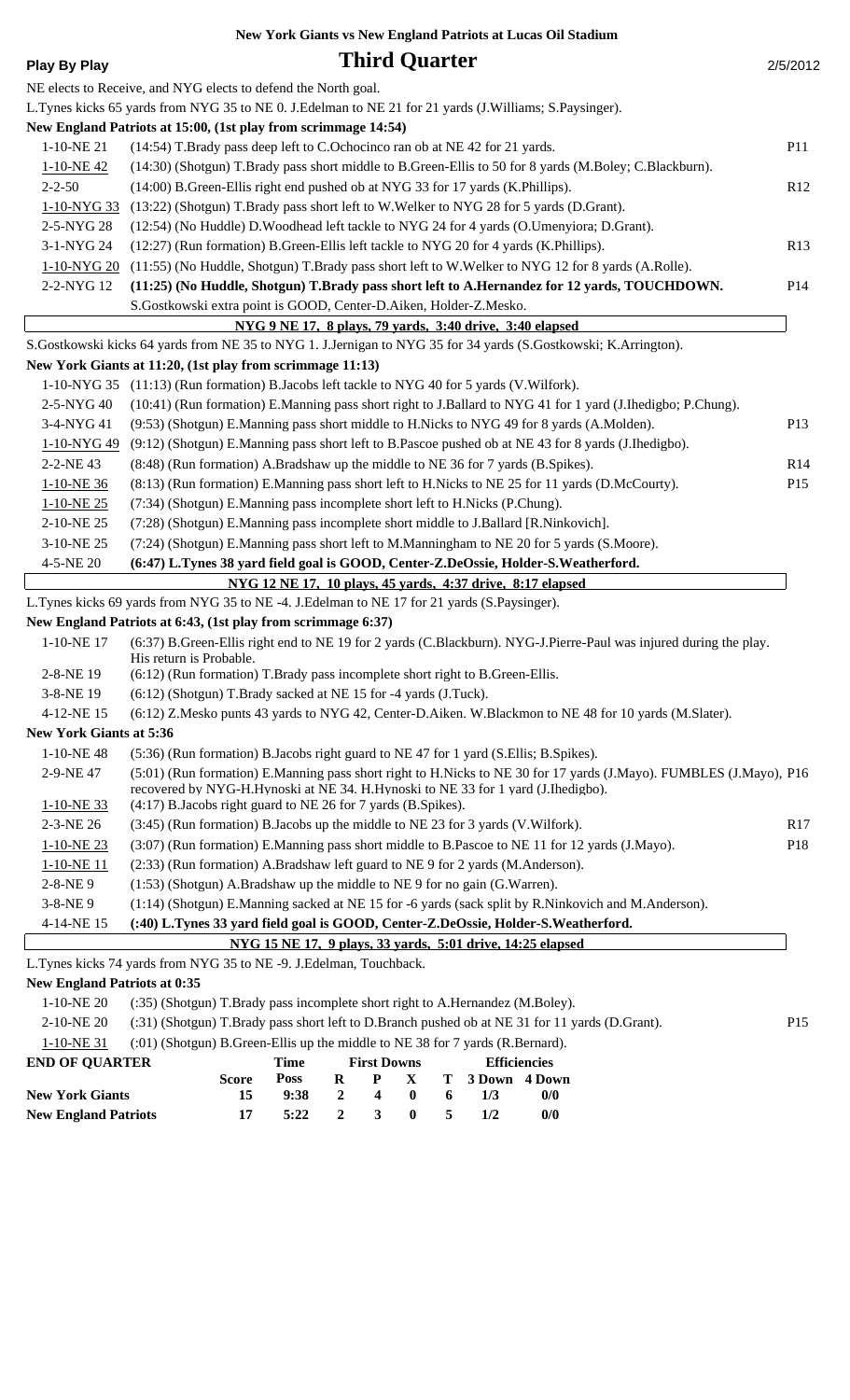#### **New York Giants vs New England Patriots at Lucas Oil Stadium**

|  | Play By Play |  |
|--|--------------|--|
|  |              |  |

**Fourth Quarter** 2/5/2012

| New England Patriots continued.     |                                                                                                                                                                                                                                                                                      |                 |
|-------------------------------------|--------------------------------------------------------------------------------------------------------------------------------------------------------------------------------------------------------------------------------------------------------------------------------------|-----------------|
| 2-3-NE 38                           | (15:00) B.Green-Ellis left tackle to NE 43 for 5 yards (M.Boley).                                                                                                                                                                                                                    | R16             |
| $1-10-NE$ 43                        | (14:31) (No Huddle, Shotgun) T.Brady pass deep left intended for R.Gronkowski INTERCEPTED by C.Blackburn<br>[J.Pierre-Paul] at NYG 8. C.Blackburn to NYG 8 for no gain (R.Gronkowski).                                                                                               |                 |
| <b>New York Giants at 14:17</b>     |                                                                                                                                                                                                                                                                                      |                 |
| 1-10-NYG 8                          | (14:17) (Run formation) E.Manning pass incomplete deep right to H.Nicks.                                                                                                                                                                                                             |                 |
| 2-10-NYG 8                          | (14:12) (Run formation) A.Bradshaw right end to NYG 13 for 5 yards (B.Spikes). FUMBLES (B.Spikes), recovered<br>by NYG-C. Snee at NYG 11. C. Snee to NYG 11 for no gain (V. Wilfork).<br>Timeout #1 by NYG at 13:23.                                                                 |                 |
| 3-7-NYG 11                          | (13:23) (Shotgun) E.Manning pass incomplete short left to V.Cruz.                                                                                                                                                                                                                    |                 |
|                                     | PENALTY on NE-R.Ninkovich, Defensive Offside, 5 yards, enforced at NYG 11 - No Play.                                                                                                                                                                                                 |                 |
| 3-2-NYG 16                          | (13:18) (Shotgun) E.Manning pass short left to H.Nicks to NYG 28 for 12 yards (D.McCourty).                                                                                                                                                                                          | P <sub>19</sub> |
| 1-10-NYG 28                         | (12:44) (Run formation) A.Bradshaw up the middle to NYG 30 for 2 yards (R.Ninkovich).                                                                                                                                                                                                |                 |
| 2-8-NYG 30                          | (12:03) (Shotgun) E.Manning pass short left to V.Cruz to NYG 37 for 7 yards (K.Arrington). NYG-J.Ballard was                                                                                                                                                                         |                 |
| 3-1-NYG 37                          | injured during the play.<br>(11:38) (Run formation) E.Manning pass short right to V.Cruz to NYG 45 for 8 yards (K.Arrington).                                                                                                                                                        | <b>P20</b>      |
| 1-10-NYG45                          | (10:57) (Run formation) E.Manning pass short left to M.Manningham to NE 43 for 12 yards (B.Spikes).                                                                                                                                                                                  | P <sub>21</sub> |
| $1-10-NE$ 43                        | (10:12) (Run formation) E.Manning pass short left to H.Nicks pushed ob at NE 38 for 5 yards (A.Molden).                                                                                                                                                                              |                 |
| 2-5-NE 38                           | (9:41) (Run formation) E.Manning pass incomplete deep right to M.Manningham.<br>Timeout #2 by NYG at 09:35.                                                                                                                                                                          |                 |
| 3-5-NE 38                           | (9:35) (Shotgun) PENALTY on NYG-K.Boothe, False Start, 5 yards, enforced at NE 38 - No Play.                                                                                                                                                                                         |                 |
| 3-10-NE43                           | (9:35) (Shotgun) E.Manning pass incomplete short right to M.Manningham (S.Moore).                                                                                                                                                                                                    |                 |
| 4-10-NE43                           | (9:31) S. Weatherford punts 35 yards to NE 8, Center-Z. DeOssie, fair catch by W. Welker.                                                                                                                                                                                            |                 |
| <b>New England Patriots at 9:24</b> |                                                                                                                                                                                                                                                                                      |                 |
| $1-10-NE$ 8                         | (9:24) (Shotgun) T.Brady pass incomplete short middle to A.Hernandez [L.Joseph].                                                                                                                                                                                                     |                 |
| 2-10-NE8                            | (9:19) (Shotgun) T.Brady pass short right to W.Welker to NE 13 for 5 yards (J.Williams).                                                                                                                                                                                             |                 |
| 3-5-NE 13                           | (8:35) (Shotgun) T.Brady pass short right to D.Woodhead to NE 32 for 19 yards (D.Grant).                                                                                                                                                                                             | P17             |
| $1-10-NE$ 32                        | (7:48) B.Green-Ellis left end to NE 35 for 3 yards (J.Pierre-Paul). NYG-A.Rolle was injured during the play. His                                                                                                                                                                     |                 |
| 2-7-NE 35                           | return is Probable.<br>(7:22) (Shotgun) W. Welker left end to NE 46 for 11 yards (K. Phillips).                                                                                                                                                                                      | R18             |
| $1-10-NE$ 46                        | (6:36) D. Woodhead left tackle to NE 47 for 1 yard (J. Tuck).                                                                                                                                                                                                                        |                 |
| 2-9-NE 47                           | (6:05) (Shotgun) T.Brady pass short right to R.Gronkowski to NYG 47 for 6 yards (P.Amukamara).                                                                                                                                                                                       |                 |
| 3-3-NYG 47                          | (5:22) (Shotgun) T.Brady pass short left to A.Hernandez to NYG 43 for 4 yards (M.Boley).                                                                                                                                                                                             | P <sub>19</sub> |
|                                     | 1-10-NYG 43 (4:40) (Run formation) B. Green-Ellis up the middle to NYG 44 for -1 yards (C. Canty).                                                                                                                                                                                   |                 |
|                                     | 2-11-NYG 44 (4:06) (Shotgun) T.Brady pass incomplete deep left to W.Welker.                                                                                                                                                                                                          |                 |
|                                     | 3-11-NYG 44 (4:00) T.Brady pass incomplete deep middle to D.Branch (C.Webster).                                                                                                                                                                                                      |                 |
|                                     | 4-11-NYG 44 (3:53) Z.Mesko punts 32 yards to NYG 12, Center-D.Aiken, fair catch by W.Blackmon.                                                                                                                                                                                       |                 |
| <b>New York Giants at 3:46</b>      |                                                                                                                                                                                                                                                                                      |                 |
| $1 - 10 - 50$                       | 1-10-NYG 12 (3:46) (Shotgun) E.Manning pass deep left to M.Manningham pushed ob at 50 for 38 yards (P.Chung).<br>New England challenged the pass completion ruling, and the play was Upheld. (Timeout #1.)<br>(3:39) (Shotgun) E.Manning pass incomplete deep right to M.Manningham. | P <sub>22</sub> |
| $2 - 10 - 50$                       | (3:34) (Shotgun) E.Manning pass short right to M.Manningham to NE 34 for 16 yards (S.Moore).                                                                                                                                                                                         | P <sub>23</sub> |
| $1-10-NE$ 34                        | (2:52) (Shotgun) E.Manning pass short left to M.Manningham to NE 32 for 2 yards (D.McCourty).                                                                                                                                                                                        |                 |
| 2-8-NE 32                           | (2:09) (Shotgun) E.Manning pass short left to H.Nicks to NE 18 for 14 yards (A.Molden).                                                                                                                                                                                              | P <sub>24</sub> |
| Two-Minute Warning                  |                                                                                                                                                                                                                                                                                      |                 |
| 1-10-NE18                           | (2:00) A.Bradshaw up the middle to NE 11 for 7 yards (J.Ihedigbo; M.Anderson).                                                                                                                                                                                                       |                 |
| 2-3-NE 11                           | (1:15) (Shotgun) E.Manning pass short left to H.Nicks pushed ob at NE 7 for 4 yards (D.McCourty).                                                                                                                                                                                    | P <sub>25</sub> |
| $1 - 7 - NE$ $7$                    | (1:09) T.Ugoh reported in as eligible. A.Bradshaw up the middle to NE 6 for 1 yard (J.Mayo).                                                                                                                                                                                         |                 |
|                                     | Timeout #2 by NE at 01:04.                                                                                                                                                                                                                                                           |                 |
| 2-6-NE 6                            | (1:04) (Run formation) T.Ugoh reported in as eligible. A.Bradshaw up the middle for 6 yards,<br>TOUCHDOWN.<br>TWO-POINT CONVERSION ATTEMPT. D. Ware rushes right guard. ATTEMPT FAILS.                                                                                               | R26             |
|                                     | NYG 21 NE 17, 9 plays, 88 yards, 2:49 drive, 14:03 elapsed                                                                                                                                                                                                                           |                 |
|                                     | L.Tynes kicks 70 yards from NYG 35 to NE -5. J.Edelman, Touchback.                                                                                                                                                                                                                   |                 |
| <b>New England Patriots at 0:57</b> |                                                                                                                                                                                                                                                                                      |                 |
| 1-10-NE 20                          | (:57) (Shotgun) T.Brady pass incomplete deep middle to D.Branch (K.Phillips).                                                                                                                                                                                                        |                 |
| 2-10-NE 20                          | (:52) (Shotgun) T.Brady pass incomplete short right to A.Hernandez [O.Umenyiora].                                                                                                                                                                                                    |                 |
| 3-10-NE 20                          | (:48) (Shotgun) T.Brady sacked at NE 14 for -6 yards (J.Tuck).<br>Timeout #3 by NE at 00:36.                                                                                                                                                                                         |                 |
| 4-16-NE 14                          | (:39) (Shotgun) T.Brady pass deep left to D.Branch pushed ob at NE 33 for 19 yards (C.Webster).                                                                                                                                                                                      | <b>P20</b>      |
| $1-10-NE$ 33                        | (:32) (Shotgun) T.Brady pass short left to A.Hernandez to NE 44 for 11 yards (A.Rolle).                                                                                                                                                                                              | P <sub>21</sub> |
| $1-10-NE$ 44                        | (:19) T.Brady spiked the ball to stop the clock.                                                                                                                                                                                                                                     |                 |
| 2-10-NE44                           | (:17) (Shotgun) T.Brady pass incomplete deep right to A.Hernandez.                                                                                                                                                                                                                   |                 |
|                                     | PENALTY on NYG-J.Tuck, Defensive 12 On-field, 5 yards, enforced at NE 44 - No Play.                                                                                                                                                                                                  |                 |
| 2-5-NE 49                           | (:09) (Shotgun) T.Brady pass incomplete short left to D.Branch.                                                                                                                                                                                                                      |                 |
| 3-5-NE 49                           | (:05) (Shotgun) T.Brady pass incomplete deep middle to A.Hernandez (K.Phillips).                                                                                                                                                                                                     |                 |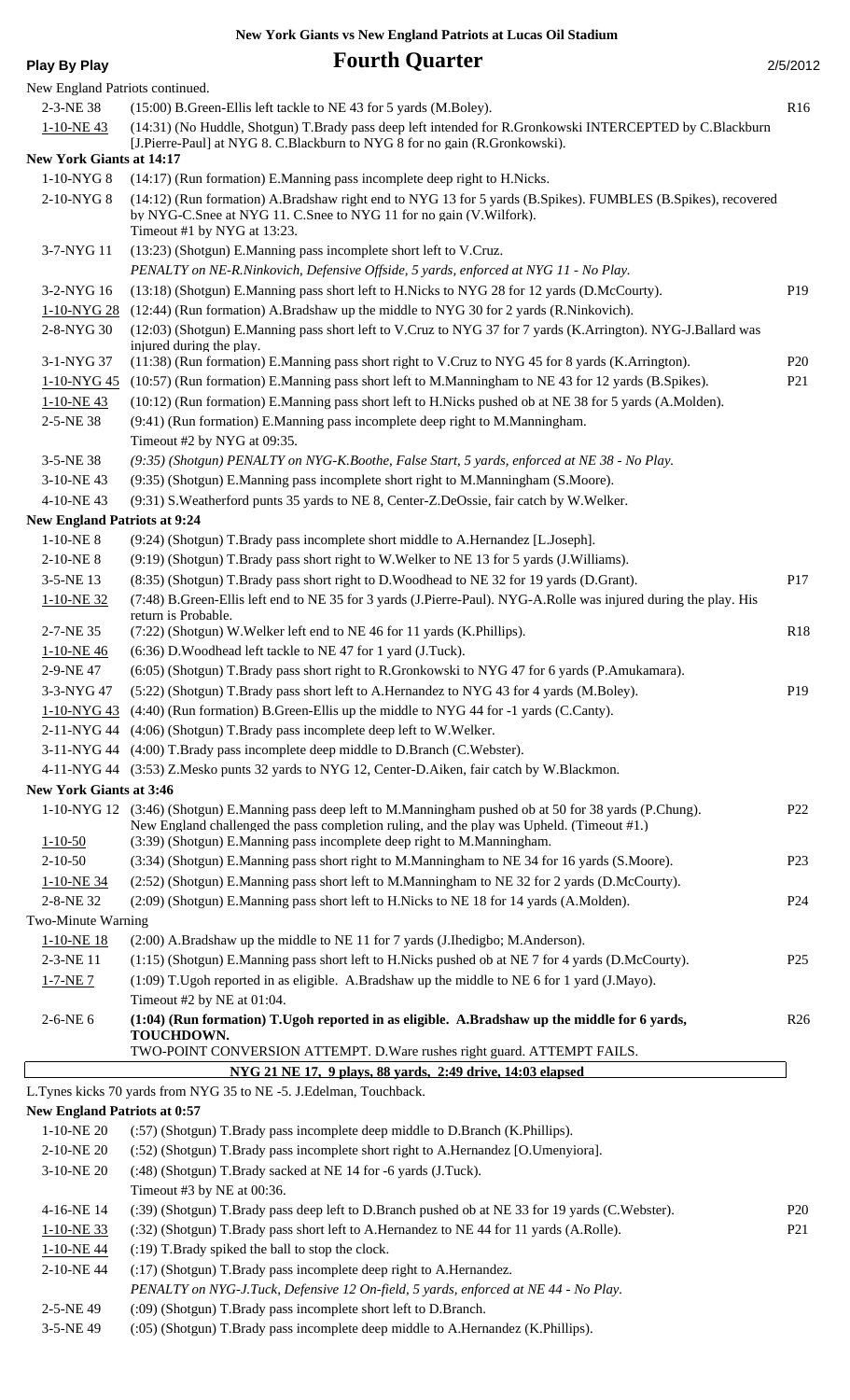#### **New York Giants vs New England Patriots at Lucas Oil Stadium**

| END OF OUARTER              |              | Time         |  | <b>First Downs</b> |  | <b>Efficiencies</b> |     |  |  |  |
|-----------------------------|--------------|--------------|--|--------------------|--|---------------------|-----|--|--|--|
|                             | <b>Score</b> | Poss         |  |                    |  | R P X T 3Down 4Down |     |  |  |  |
| <b>New York Giants</b>      | 21           | 7:42 1 7 0 8 |  |                    |  | 2/3                 | 0/0 |  |  |  |
| <b>New England Patriots</b> | 17           | 7:18 2 4 0 6 |  |                    |  | 2/5                 | 1/1 |  |  |  |